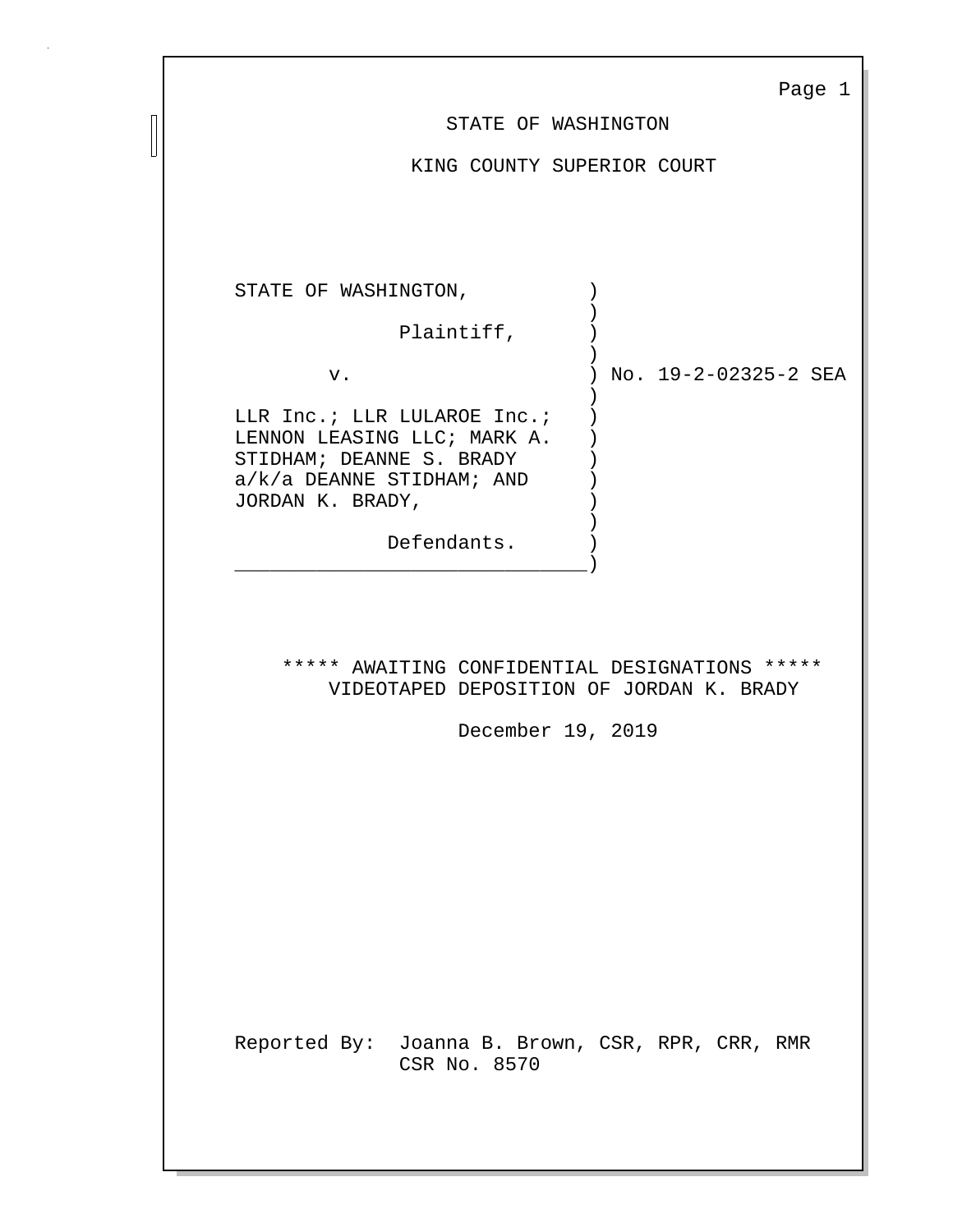|    | Page 2                                                  |  |  |
|----|---------------------------------------------------------|--|--|
| 1  | STATE OF WASHINGTON                                     |  |  |
| 2  | KING COUNTY SUPERIOR COURT                              |  |  |
| 3  |                                                         |  |  |
| 4  |                                                         |  |  |
| 5  | STATE OF WASHINGTON,                                    |  |  |
| 6  | Plaintiff,                                              |  |  |
| 7  | No. 19-2-02325-2 SEA<br>v.                              |  |  |
| 8  | LLR Inc.; LLR LULAROE Inc.;                             |  |  |
| 9  | LENNON LEASING LLC; MARK A.<br>STIDHAM; DEANNE S. BRADY |  |  |
| 10 | $a/k/a$ DEANNE STIDHAM; AND<br>JORDAN K. BRADY,         |  |  |
| 11 | Defendants.                                             |  |  |
| 12 |                                                         |  |  |
| 13 |                                                         |  |  |
| 14 |                                                         |  |  |
| 15 |                                                         |  |  |
| 16 | Videotaped deposition of JORDAN K. BRADY,               |  |  |
| 17 | taken on behalf of the Plaintiff, at 5020 Campus Drive, |  |  |
| 18 | Newport Beach, California, beginning at 9:01 a.m. and   |  |  |
| 19 | ending at 5:17 p.m., on Thursday, December 19, 2019,    |  |  |
| 20 | before JOANNA B. BROWN, Certified Shorthand Reporter    |  |  |
| 21 | No. 8570, RPR, CRR, RMR.                                |  |  |
| 22 |                                                         |  |  |
| 23 |                                                         |  |  |
| 24 |                                                         |  |  |
| 25 |                                                         |  |  |
|    |                                                         |  |  |
|    |                                                         |  |  |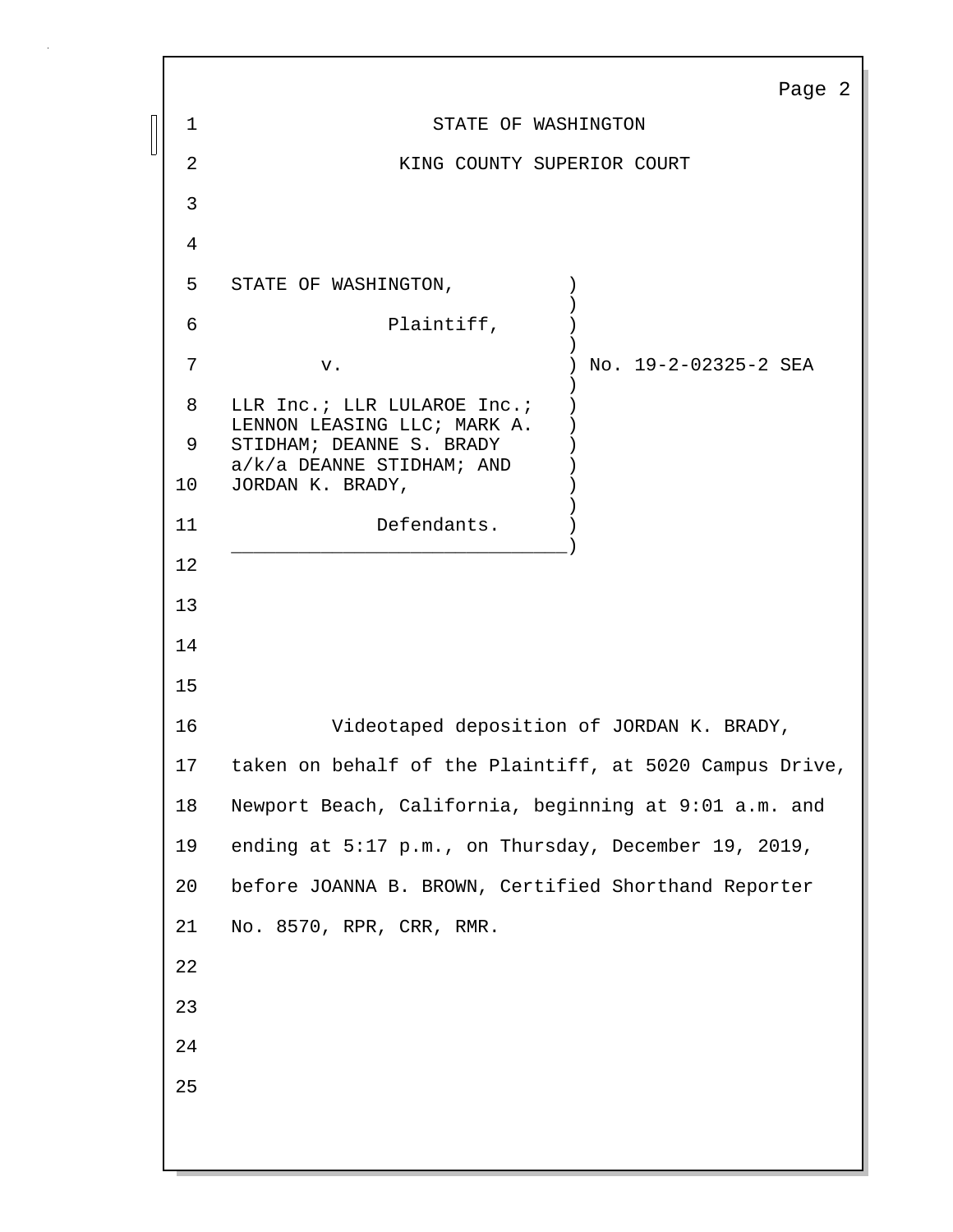Page 12 1 Newport Beach, California; Thursday, December 19, 2019 2 9:01 a.m. 3 4 (JORDAN K. BRADY, 5 deponent, was sworn and examined 6 and testified as follows:) 7 8 THE VIDEOGRAPHER: Good morning. We are on 9 the record. This is Volume 1 in the videotaped 10 deposition of Jordan Brady, in the matter of State of 11 Washington versus LLR Inc., et al., Cause 12 No. 19-2-02325-2 SEA, in the Superior Court of the 13 State of Washington, King County, and was noticed by 14 the plaintiffs. 15 The time is now approximately 9:01 a.m. on 16 this 19th day of December 2019. We are convening at 17 5020 Campus Drive, Newport Beach, California 92660. 18 My name is Craig Ellingson with Buell Realtime 19 Reporting, LLC, located at 1325 Fourth Avenue, 20 Suite 1840, Seattle, Washington 98101. Will counsel 21 and all present please identify themselves for the 22 record. 23 MS. LEE: Tiffany Lee for the State of 24 Washington. I'm joined by my colleagues, 25 Joseph Kanada; and Breena Roos is on the phone today.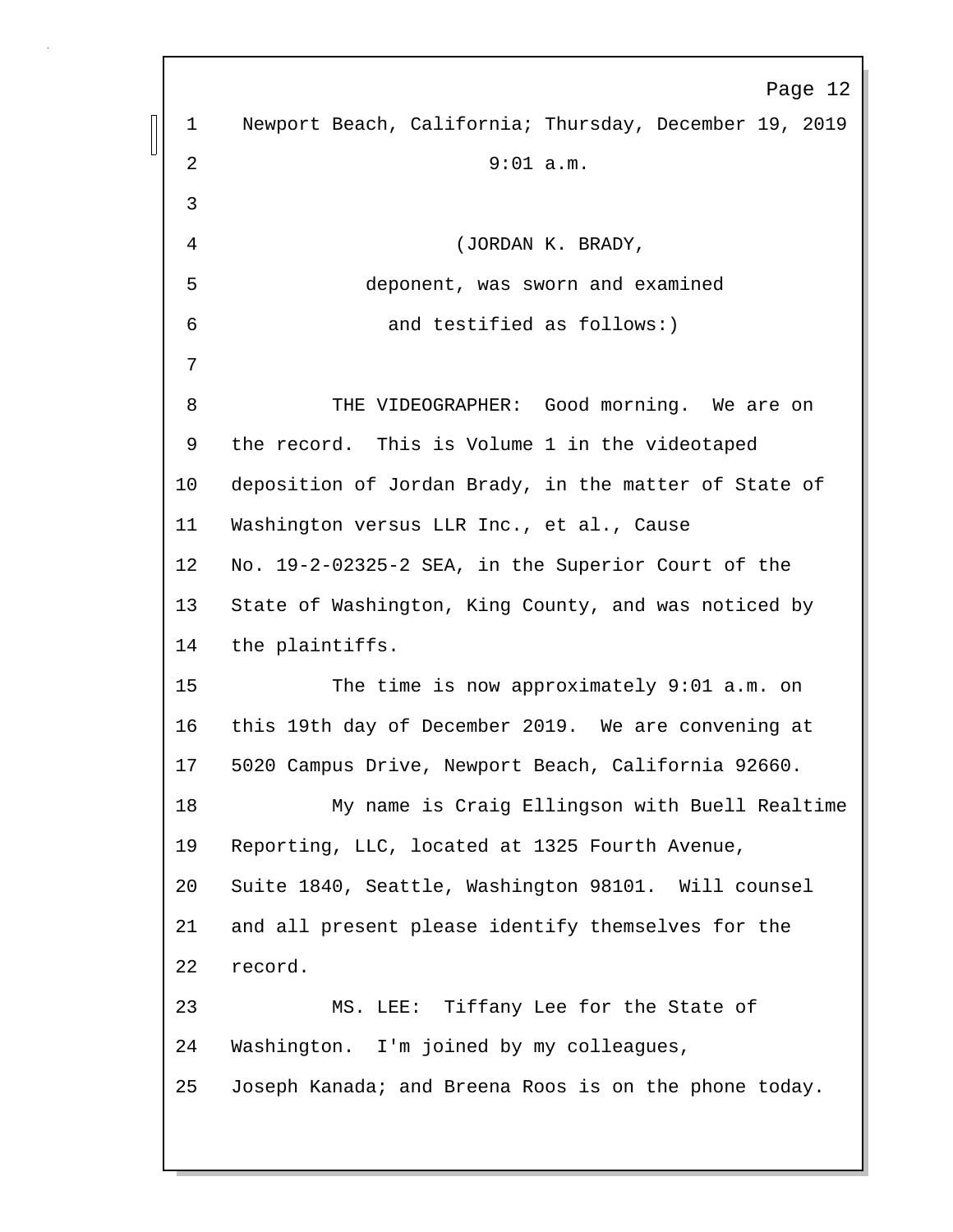Page 13 1 MR. TODARO: And Anthony Todaro from DLA Piper 2 on behalf of the witness and all defendants, and with 3 me is Bill Floratos, general counsel of LuLaRoe. 4 THE VIDEOGRAPHER: The court reporter may now 5 swear in the witness. 6 THE REPORTER: Would you raise your right 7 hand, please. You do solemnly state, under penalty of 8 perjury, that the evidence you shall give in this 9 matter will be the truth, the whole truth, and nothing 10 but the truth? 11 THE WITNESS: Yes. 12 EXAMINATION 13 BY MS. LEE: 14 Q Good morning, Mr. Brady. Can you state your 15 full name for the record, and spell it. 16 A Jordan K. Brady, J-o-r-d-a-n, the letter K, 17 last name, B-r-a-d-y. 18 Q And you are aware you are being deposed in the 19 case State of Washington versus LuLaRoe Inc., et al., 20 today; correct? 21 A Yes. 22 Q Just some -- have you been deposed before? 23 A No. 24 Q So just going over some ground rules for the 25 deposition, so I am here today to ask you questions,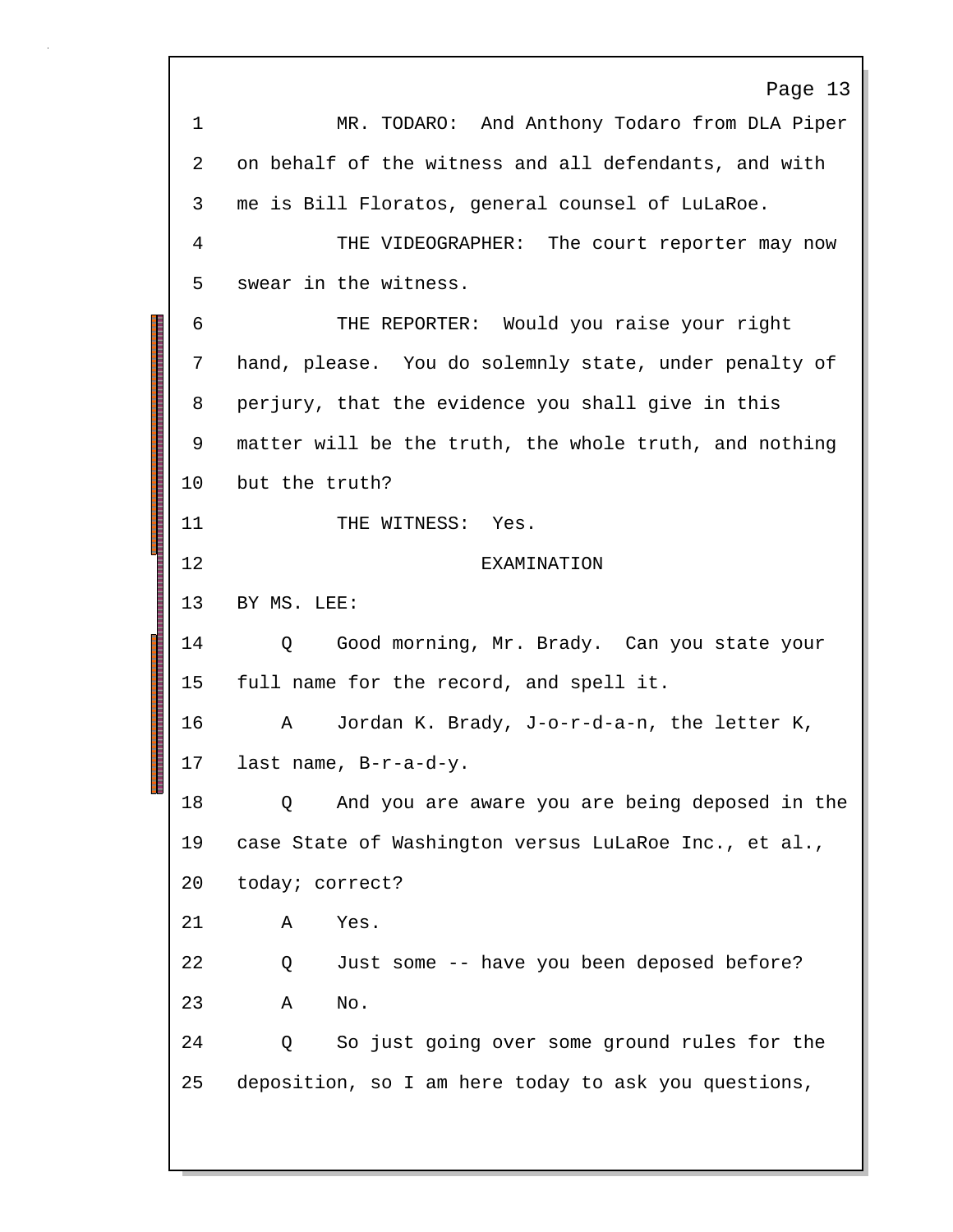Page 18 1 Q And when did you graduate? 2 A It would have been November of 2014. 3 MS. LEE: You can mark for exhibit -- a copy 4 of your LinkedIn profile. What number is it? 5 THE REPORTER: 59. 6 (Deposition Exhibit 59 was marked for 7 identification by the reporter, a 8 copy of which is attached hereto.) 9 BY MS. LEE: 10 Q So this is a printout that I just took from 11 your LinkedIn profile. 12 A Sure. 13 Q So let's talk about your job experience. 14 According to this profile, you currently work in -- at 15 LuLaRoe in leadership and culture development. 16 Is that your title? 17 A No. 18 Q What is your title? 19 A I currently do not have one. 20 Q Generally speaking -- well, have you ever had 21 a title? 22 A Yes. 23 Q What was your title previously? 24 A Leadership and culture development. 25 Q And when did you no longer have a title?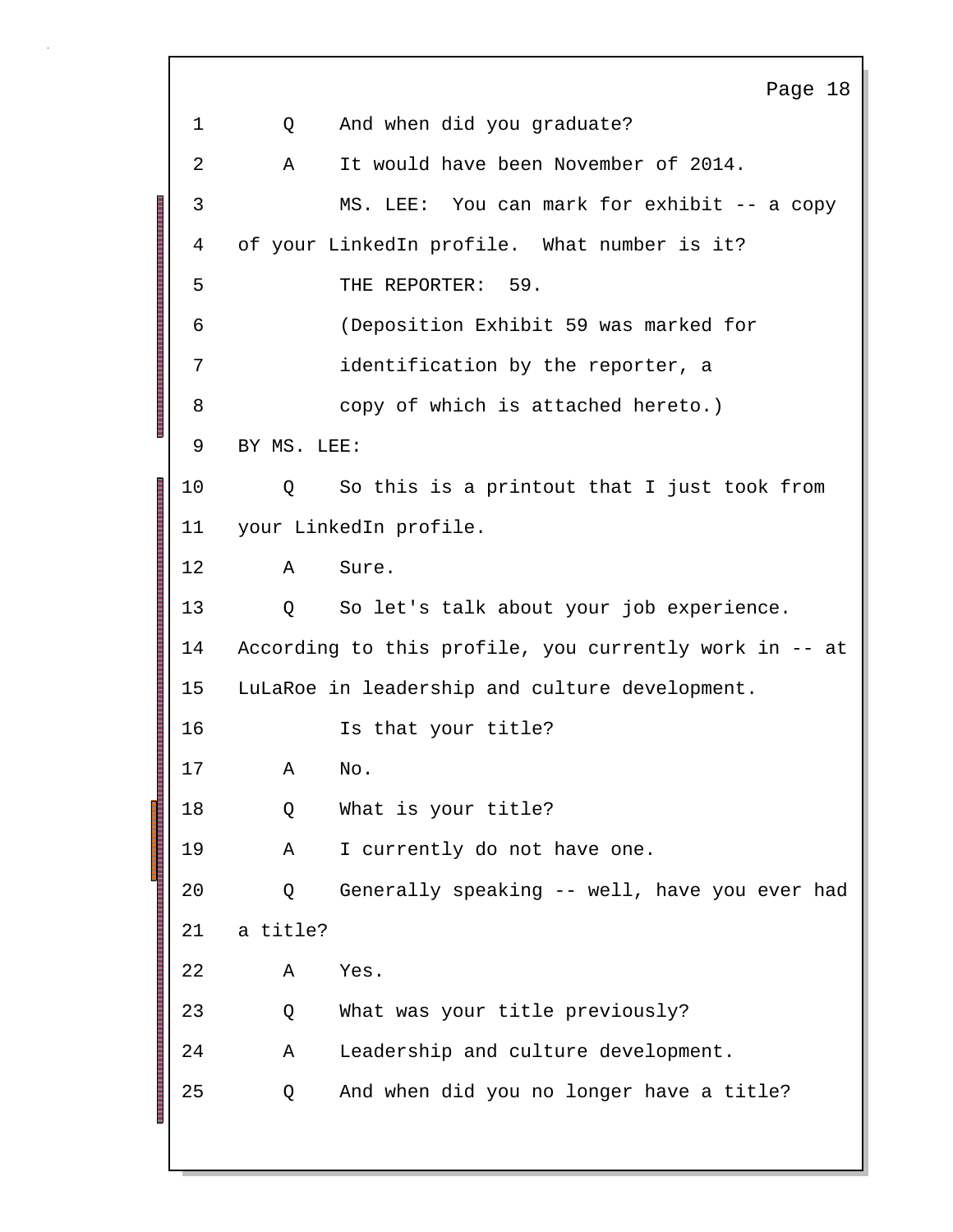Page 19 1 Or sorry. You said earlier that -- 2 A Sure. 3 Q -- you currently don't have a title. 4 A Sure. 5 Q And so do you currently work at LuLaRoe? 6 A Yes. 7 Q So -- but when did you leave your role that 8 was titled "Leadership and Culture Development"? 9 A March of 2019. 10 Q Currently, what do you do at the company? 11 A Whatever another team can't handle. 12 Q What does that mean? 13 A We are running very lean. So if they need an 14 extra body on a team, I step in and help where I'm 15 needed. 16 Q So let's talk for a moment about your role in 17 leadership and culture development. When did you first 18 come into that role? 19 A I don't know. 20 Q Your LinkedIn profile says November 2014. Did 21 you have that role when you first joined the company? 22 A No. 23 Q So let's work backwards from when you first 24 joined the company. Can you walk me through your roles 25 at the company from 2014 to now. And if you didn't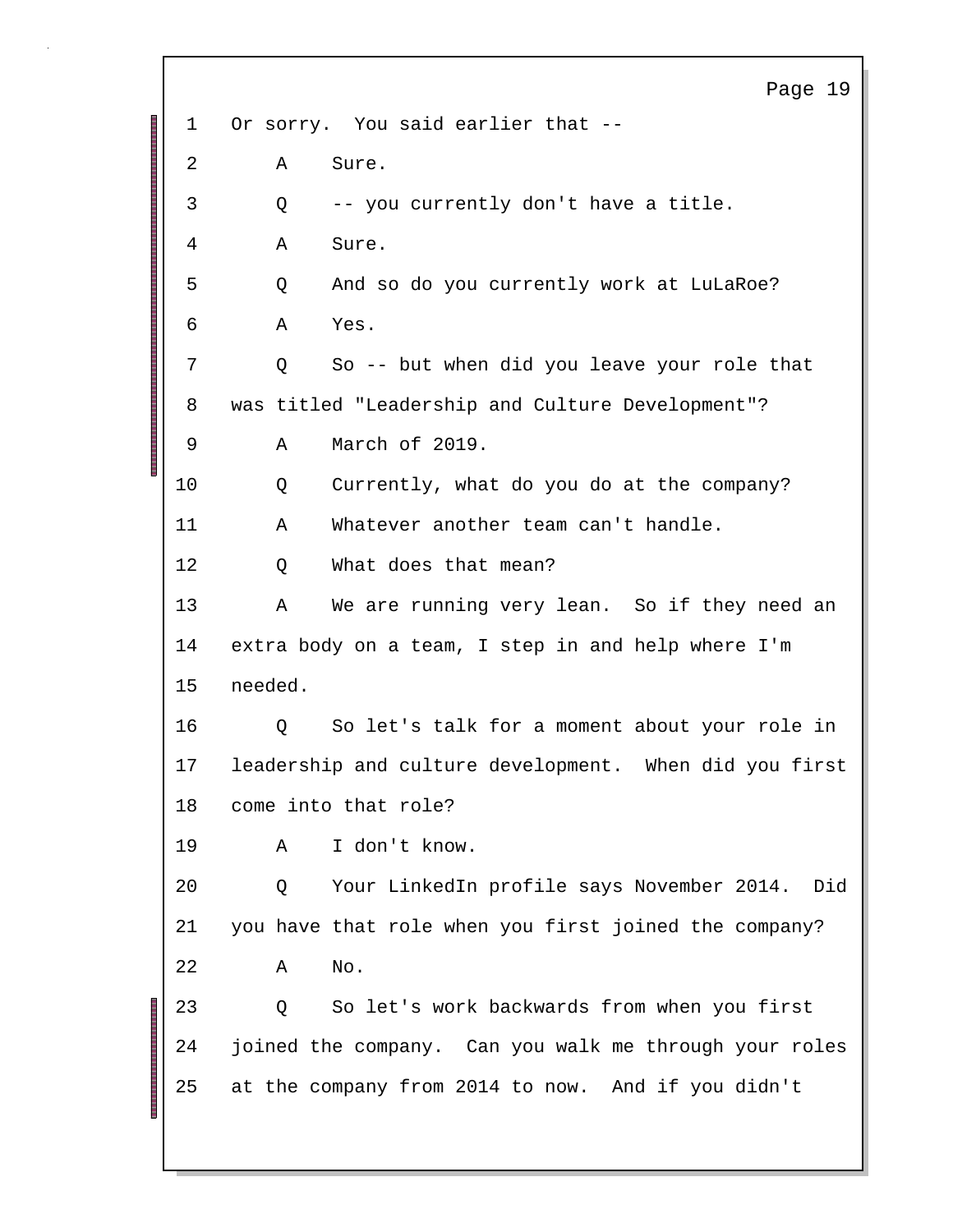Page 20 1 have a title, just give me a brief description of what 2 your responsibilities were. 3 A I have held multiple different assignments, 4 many of them without actual titles. 5 Q Okay. 6 A So that's going to be very difficult. Also, I 7 don't remember a timeline to give you specifics, but I 8 have worked in the warehouse, packing boxes. I have 9 worked taking phone calls for customer service and 10 managing various webinars, gone on tour with DeAnne, 11 various project management, and a lot of those have to 12 do with leadership and culture development, but yeah. 13 Q When you were in your role at LuLaRoe and in 14 leadership and culture development, what did your 15 day-to-day look like? 16 A It changed every single day. 17 Q Was part of your role, for example, being on 18 calls with IFRs? 19 A Yes. 20 Q What types of calls were you on on a regular 21 basis? 22 A They were never consistent in the form of the 23 call. Yeah. 24 Q Let me ask you this way. 25 A Sure.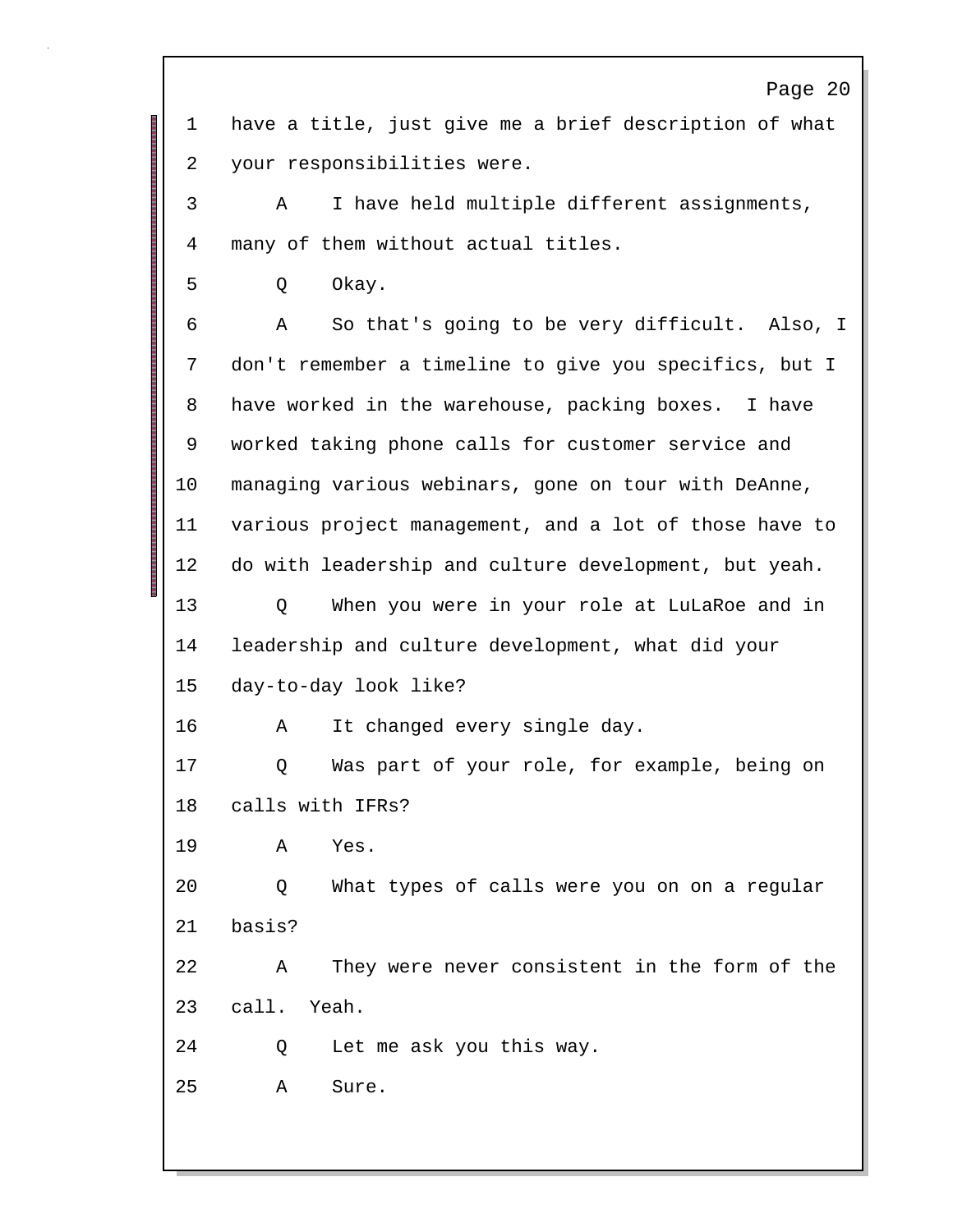|                                     |             | Page 21                                             |  |
|-------------------------------------|-------------|-----------------------------------------------------|--|
| 1                                   | Q           | Did you ever participate in Tuesday Update          |  |
| 2                                   | webinars?   |                                                     |  |
| 3                                   | Α           | Yes.                                                |  |
| 4                                   | Q           | Did you help run those webinars?                    |  |
| 5                                   | Α           | Yes.                                                |  |
| 6                                   | Q           | Did you use the software Zoom?                      |  |
| 7                                   | Α           | Most of the time.                                   |  |
| 8                                   | Q           | What was your role on Tuesday Update webinars?      |  |
| 9                                   | Α           | Facilitator.                                        |  |
| 10                                  | Q           | And by facilitating, do you mean running the        |  |
| 11<br>back end, like, the software? |             |                                                     |  |
| 12                                  | Α           | Basically.                                          |  |
| 13                                  | Q           | Did you ever speak on those webinars?               |  |
| 14                                  | Α           | Yes.                                                |  |
| 15                                  | Q           | What other types of webinars did you                |  |
| 16                                  | facilitate? |                                                     |  |
| 17                                  | A           | Queue Club Call, Tuesday -- you said the            |  |
| 18                                  |             | Tuesday -- I can't remember the titles of them all. |  |
| 19                                  | Q           | Home Office Updates?                                |  |
| 20                                  | Α           | Facilitating those, yeah.                           |  |
| 21                                  | Q           | What about Coaches Calls?                           |  |
| 22                                  | Α           | Yeah.                                               |  |
| 23                                  | Q           | Train the Trainers webinars?                        |  |
| 24                                  | Α           | Yep.                                                |  |
| 25                                  | Q           | Opportunity Calls?                                  |  |
|                                     |             |                                                     |  |

Г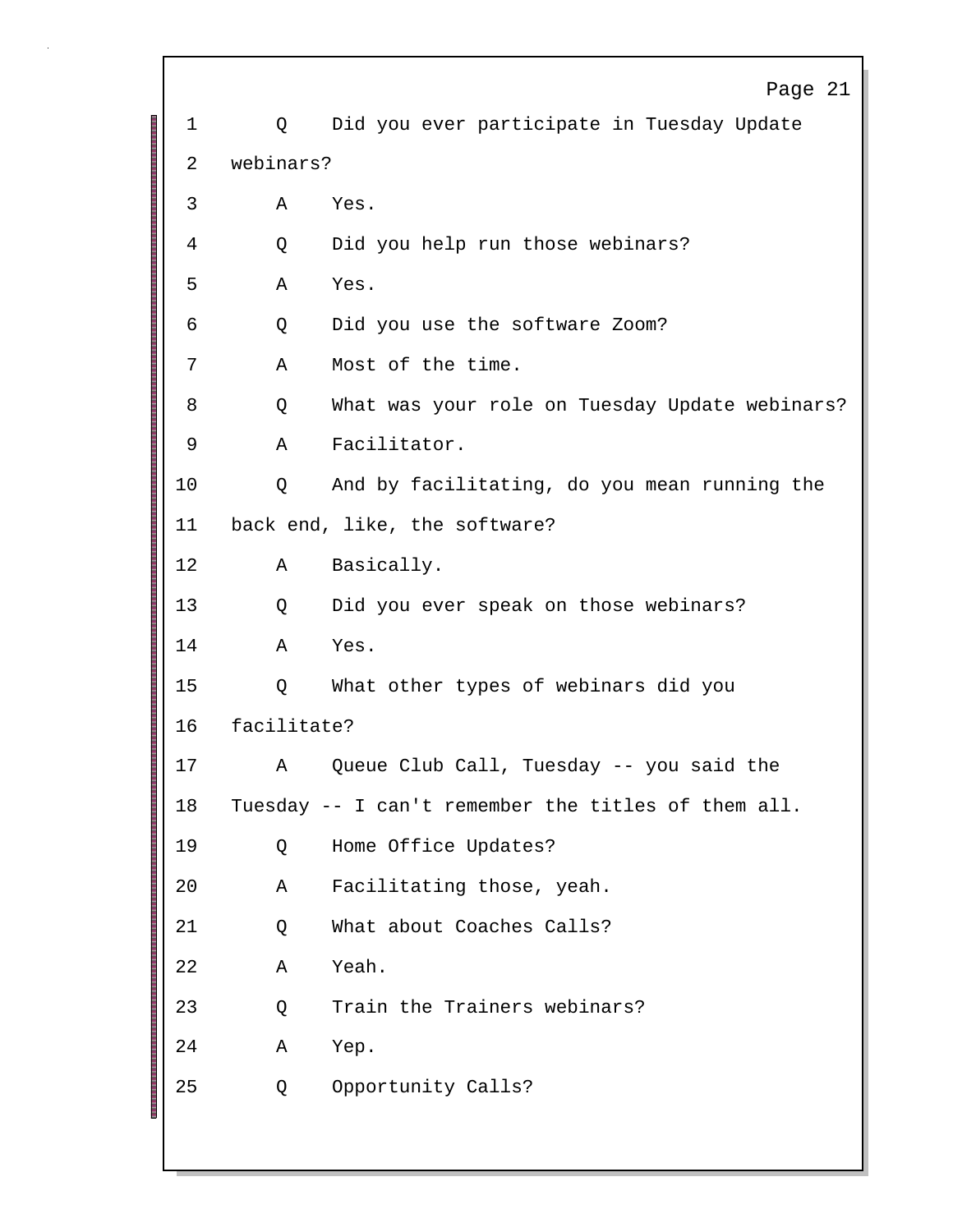Page 22 1 A That would be different than the -- yes. 2 Q So it says here on your LinkedIn profile that 3 you -- that your proudest moment in your career thus 4 far would be your experience in starting a company at 5 school that allowed you to refine and apply your 6 marketing knowledge. Can you tell me more about that 7 experience starting a company. 8 A It was an assignment at school to start a 9 closed-loop business that you could only sell to 10 students at school, and we sold windshield covers to 11 students who didn't want to scrape ice off their 12 windshields. 13 Q And that was a business that you founded? 14 A No. That I was assigned to help found, 15 together, collaboratively, with other students. 16 Q And did you help -- is that the same 17 experience as managing this 12-man sales team, or is 18 that different? 19 A Where are you seeing this? 20 Q In your summary on page 1, it says "During my 21 final year of college, I have managed a 12-man sales 22 team." 23 A That would have been at the BYU-Idaho school. 24 Q So you have some experience in managing 25 salespeople?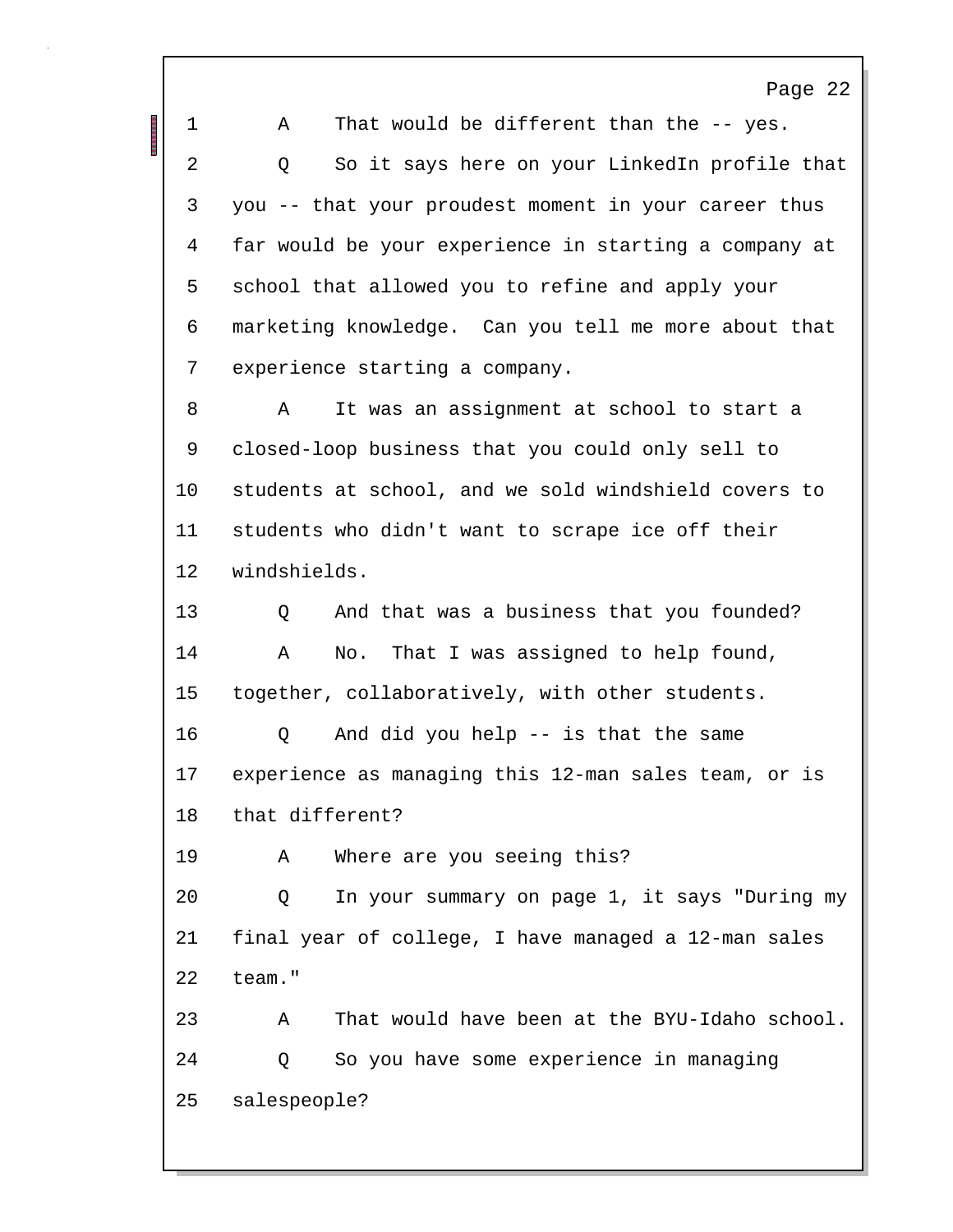Page 25 1 BY MS. LEE: 2 Q Was Michael Brady always your supervisor? 3 A No. 4 Q Who was your next supervisor? 5 A I do not remember. 6 Q Did you -- was -- were there times where you 7 didn't really have a direct supervisor? 8 A Yes. 9 Q At some point, you were responsible -- your 10 responsibilities shifted beyond the warehouse; is that 11 right? 12 A Yes. 13 Q What were your next set of responsibilities to 14 the best of your memory? 15 A Taking phone calls from independent fashion 16 retailers. 17 Q Was that in 2014? 18 A That, I do not remember specifically when that 19 was. Sorry. 20 Q But that was early on in your stint at 21 LuLaRoe? 22 A Yes. 23 Q So you mentioned you did some work in the 24 warehouse. You assisted in the customer service 25 center. What was your next level of responsibility?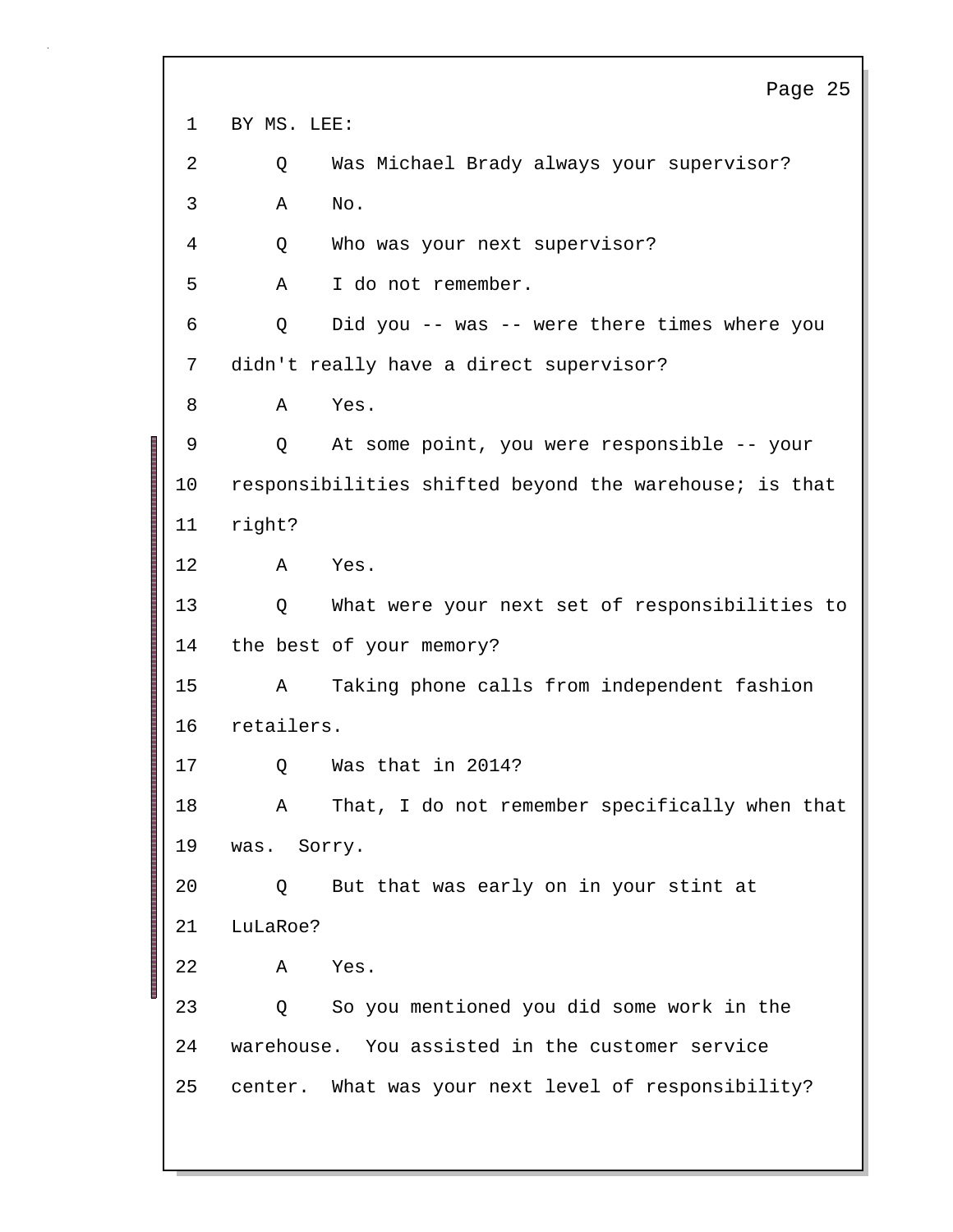Page 26 1 A It's so unclear. I don't remember. There was 2 a lot going on. I basically floated to where I was 3 needed. 4 Q So, at some point, it seems that you fell into 5 a role where you were interfacing with fashion 6 retailers fairly regularly; is that correct? 7 A Yes. 8 Q Do you recall around what time period that 9 was? 10 A I was interacting with retailers regularly 11 once I got on the phones. 12 Q And it seemed that one of the other things 13 that you did pretty regularly was to give motivational 14 talks or speeches. 15 A Yeah. 16 Q Is that still part of your role at LuLaRoe? 17 A When I'm asked to, yes. 18 Q Did you ever assist in creating materials for 19 the IFR program? 20 A Would you be more specific. 21 Q For example, like, presentations or training 22 materials? 23 A Yes. 24 Q What types of presentations or training 25 materials did you assist in creating?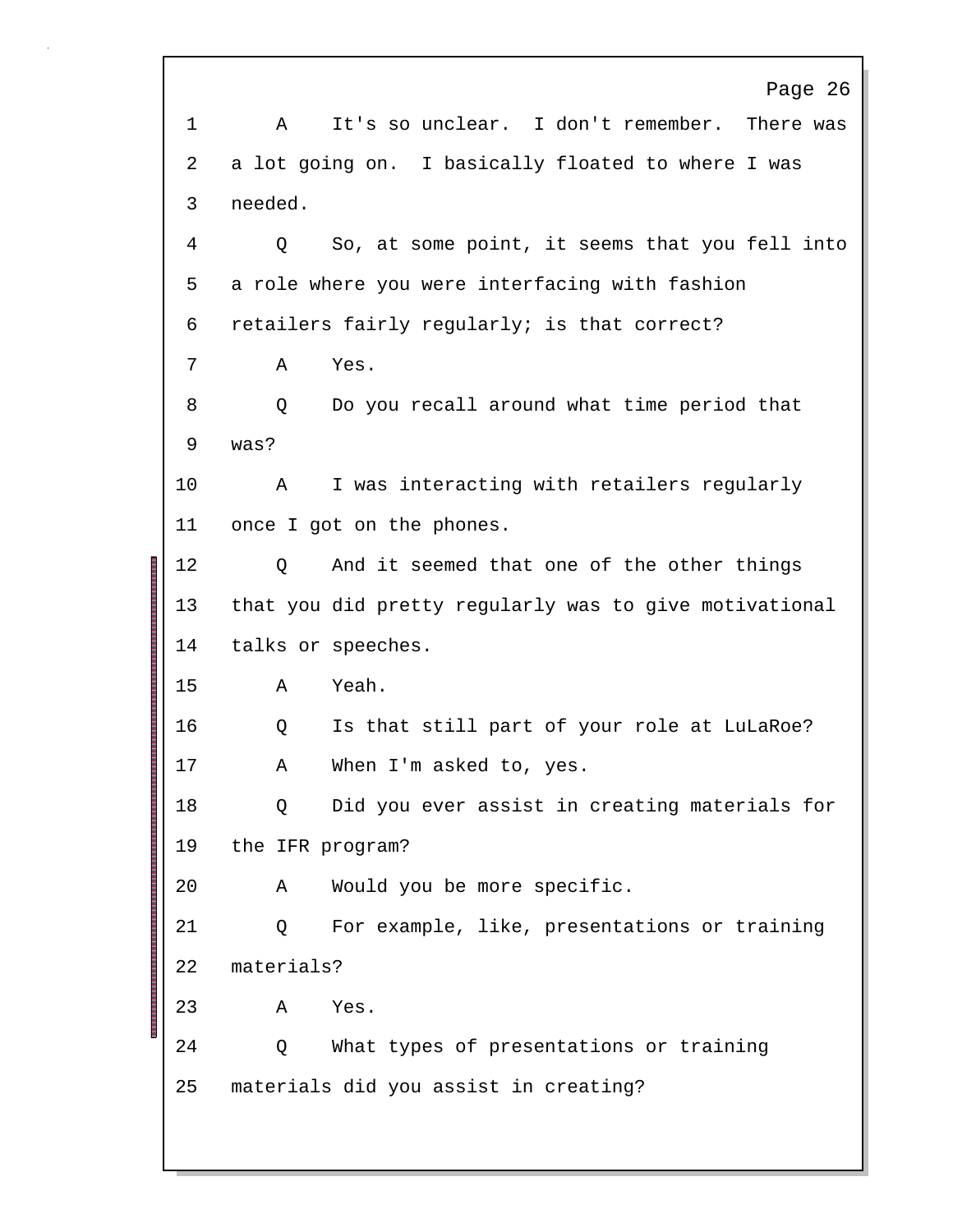Page 128 1 LuLaRoe, like -- for example, like, what department 2 it's under? 3 A No. 4 Q Do retailers have to pay to attend the cruise? 5 A No. 6 Q So LuLaRoe covers all expenses for retailers 7 who qualify? 8 A On the cruise, yes. 9 Q What about the cost of -- I think, earlier, we 10 mentioned -- or maybe your dad mentioned yesterday that 11 the convention -- sorry. 12 Does -- do retailers have to pay to attend 13 convention? 14 A Yes. 15 Q How much is -- do they have to pay? 16 A It depends on the year and the size of the 17 retailers and the size of the event and the venue-cost 18 requirements. 19 Q Generally, what has been the range? 20 A It's changed every year, so 150 to 200. Yeah. 21 And it changes throughout the year. Like, it's not -- 22 there's a ticket price, and then there's various ways  $23$  to  $-$  yeah. 24 Q So, like, for example, if you buy early, you 25 might get a discount price?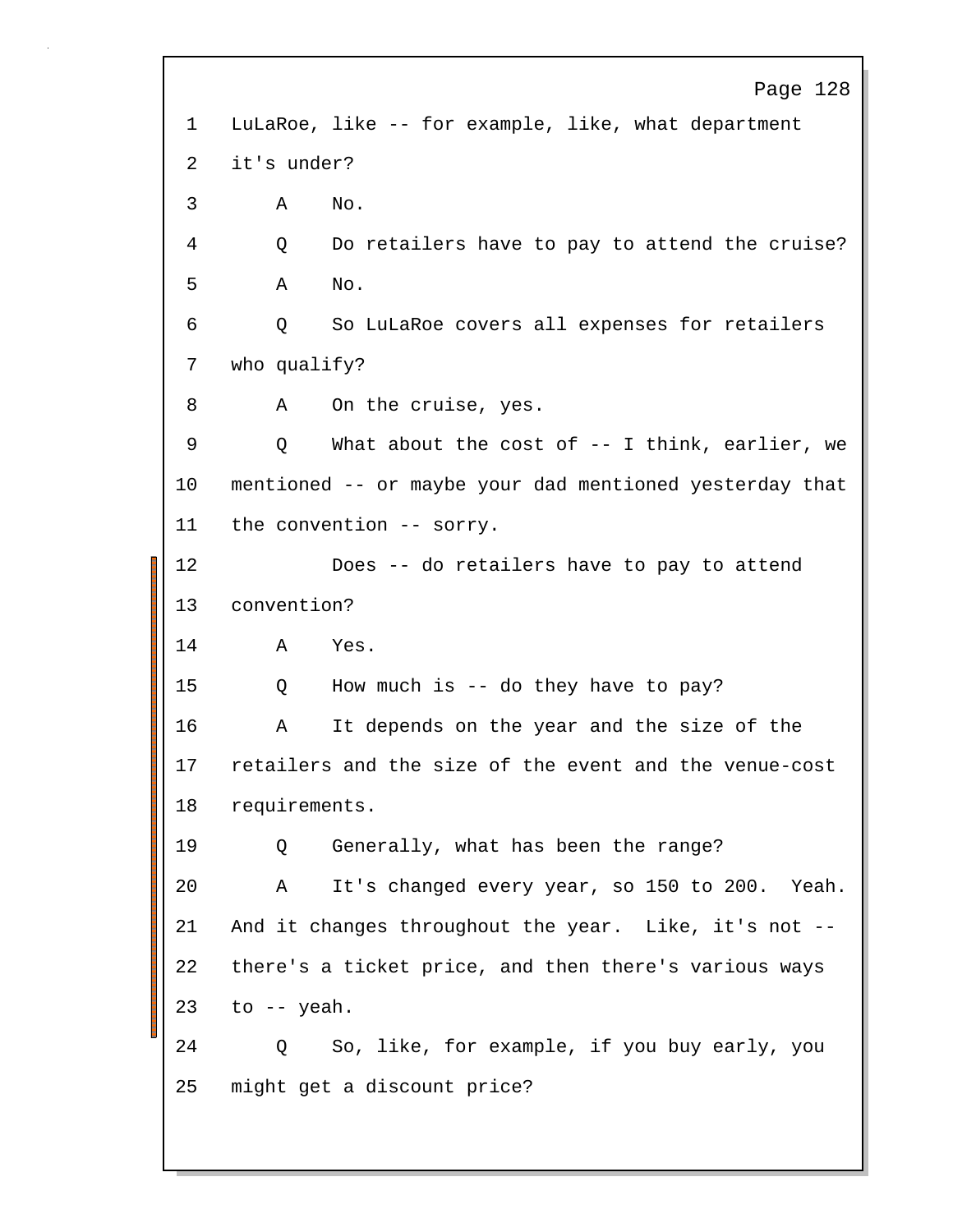Page 129 1 A Yeah. 2 Q Are there any other LuLaRoe events that 3 retailers have to pay to attend? 4 A I think, earlier, I indicated Leadership. 5 Q And that happens three times a year? 6 A It depends on the year and whether we have the 7 venue or not or -- yeah, it just depends on the year. 8 Q Have you ever been involved in planning 9 Leadership? 10 A Yes. 11 Q Have you ever delivered a presentation at 12 Leadership? 13 A An intro presentation. 14 O When was that? 15 A January of last year -- this year. Excuse me. 16 January 2019. 17 Q Do you recall ever working with Dustin Bluhm? 18 A Yes. 19 Q What was your relationship with him? 20 A To have him build surveys. It was -- he was 21 an outside-support offering for surveys. 22 Q He conducted three surveys? 23 A I don't know specifically how many surveys he 24 conducted. 25 Q What was the subject of those surveys?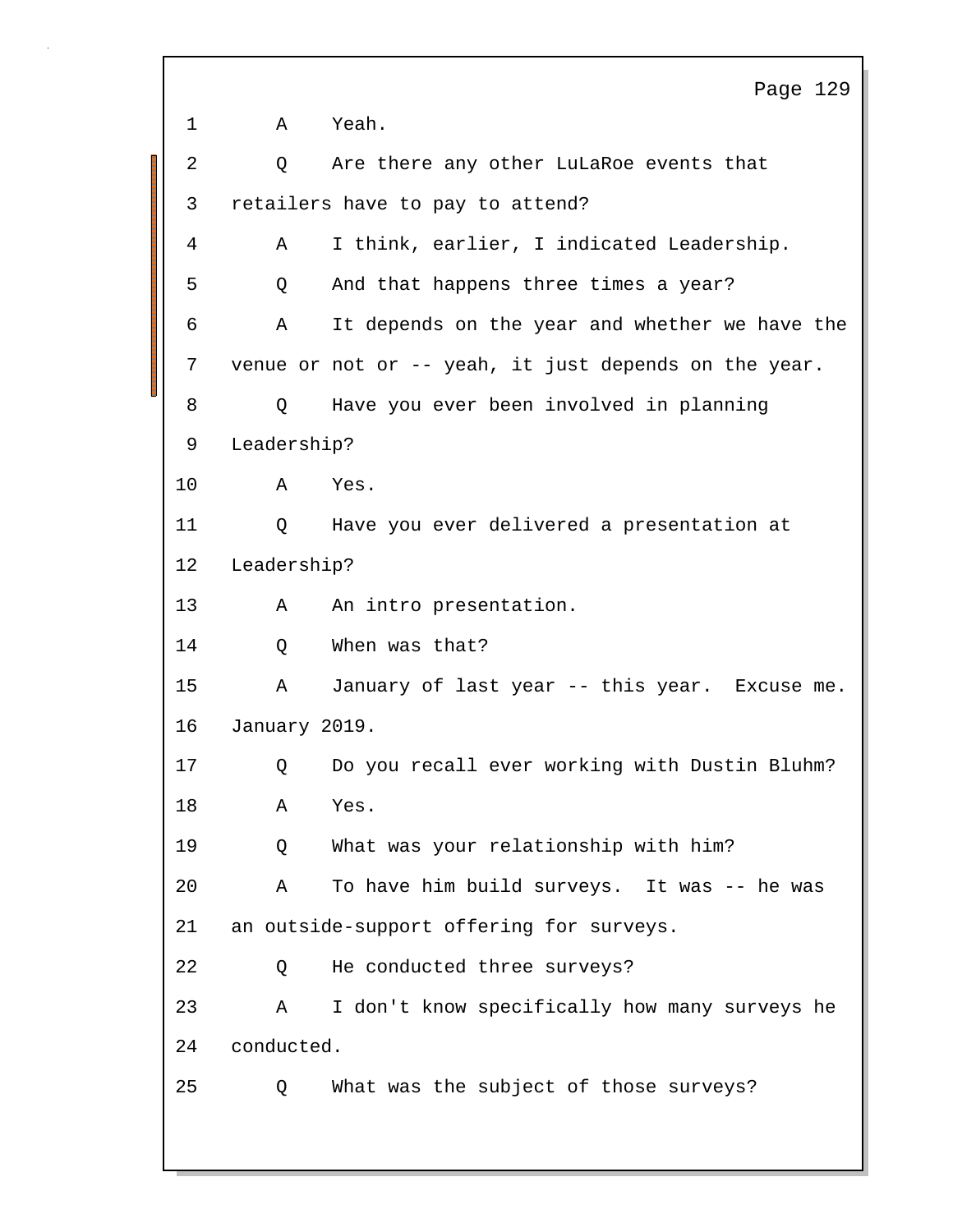Page 154 1 (Deposition Exhibit 84 was marked for 2 identification by the reporter, a 3 copy of which is attached hereto.) 4 BY MS. LEE: 5 Q Jordan, how often did you partake in Training 6 the Trainers webinars? 7 A Whenever I was asked to. 8 Q Did Train the Trainers webinars happen on a 9 weekly basis? 10 A Yes. 11 Q Do you recall around when you first started to 12 be asked to partake in the Train the Trainers webinars? 13 A No. 14 Q Was it when you joined the leadership and 15 culture development team? 16 A Unclear. 17 Q Who asked you to partake in the Train the 18 Trainers webinars? 19 A That's unclear. 20 Q Would it have been Kenny? 21 A It could have been. It depended. Like, I've 22 answered -- I've answered this a little bit different 23 ways. So -- but it depends on the week, who is there, 24 what the topic is, and who is training. 25 Q Did you do Train the Trainers calls regularly?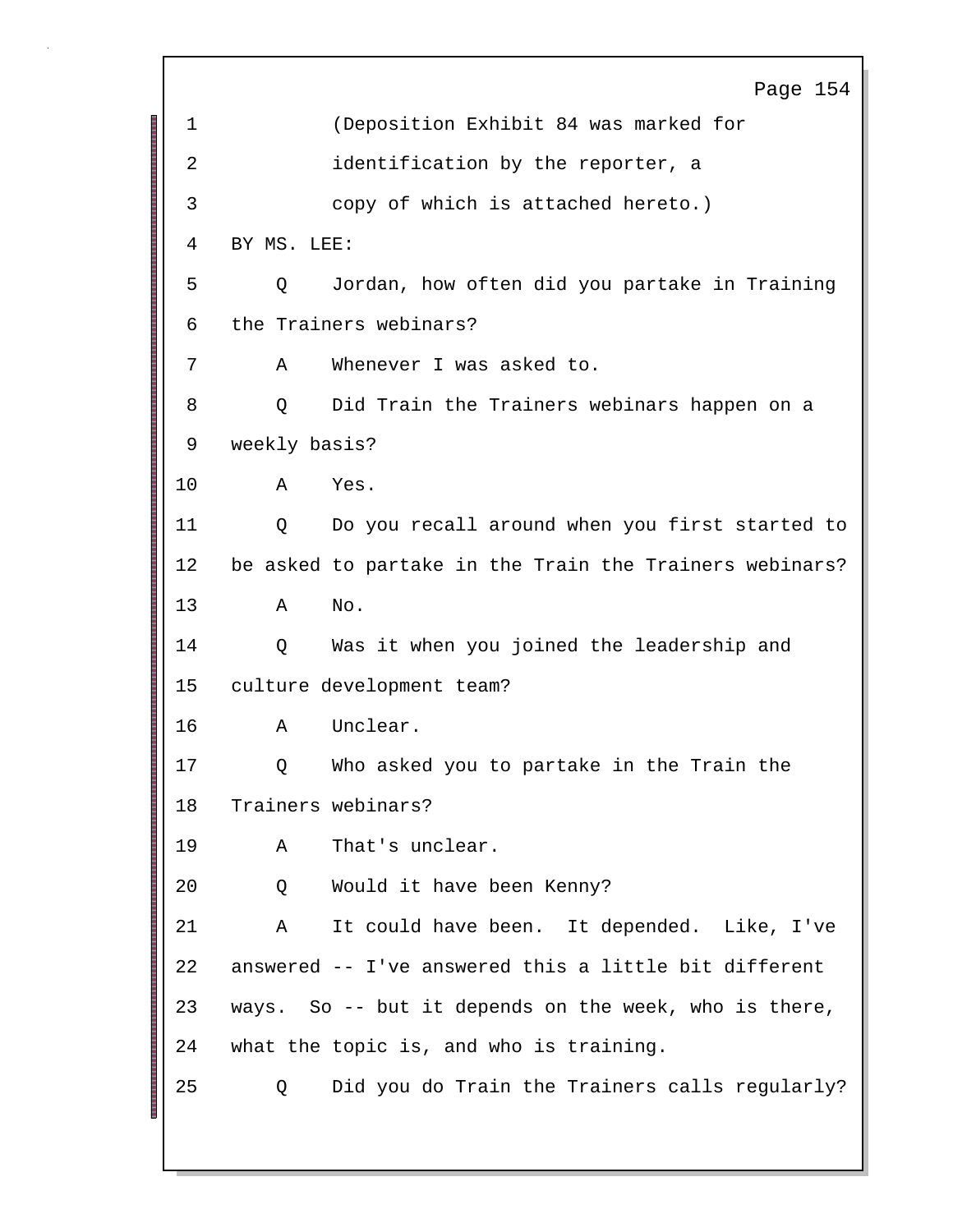|         | Page 155                                                |  |  |
|---------|---------------------------------------------------------|--|--|
| 1       | I was asked to regularly, yes.<br>Α                     |  |  |
| 2       | And, typically, as part of the trainer -- the<br>Q      |  |  |
| 3       | trainers calls that you did, did you broadcast them on  |  |  |
| 4       | Zoom?                                                   |  |  |
| 5       | Yes.<br>Α                                               |  |  |
| 6       | Did you ever broadcast them via a different<br>Q        |  |  |
| 7       | conferencing method?                                    |  |  |
| 8       | I don't -- I don't recall.<br>Α                         |  |  |
| 9       | And when you did the Train the Trainers call,<br>Q      |  |  |
| $10 \,$ | would you send out a link to the call -- to trainers    |  |  |
| 11      | ahead of time?                                          |  |  |
| 12      | The link remained the same. So I don't know<br>Α        |  |  |
| 13      | whether we sent it out to them ahead of time regularly. |  |  |
| 14      | And Train the Trainers -- you mentioned<br>Q            |  |  |
| 15      | earlier that Train the Trainers calls were done on a    |  |  |
| 16      | weekly basis. Were they typically done on Wednesdays?   |  |  |
| 17      | A I don't remember which day.                           |  |  |
| 18      | Do you remember --<br>Q                                 |  |  |
| 19      | We have a lot of webinars. When was this<br>Α           |  |  |
| 20      | held?<br>On a Wednesday? That's not unlikely that that  |  |  |
| 21      | would have changed, so Wednesdays.                      |  |  |
| 22      | Were they typically held at the same time on<br>Q       |  |  |
| 23      | the same day each week?                                 |  |  |
| 24      | Yes.<br>Α                                               |  |  |
| 25      | So take a look at Exhibit 84. Did you receive<br>Q      |  |  |
|         |                                                         |  |  |

Г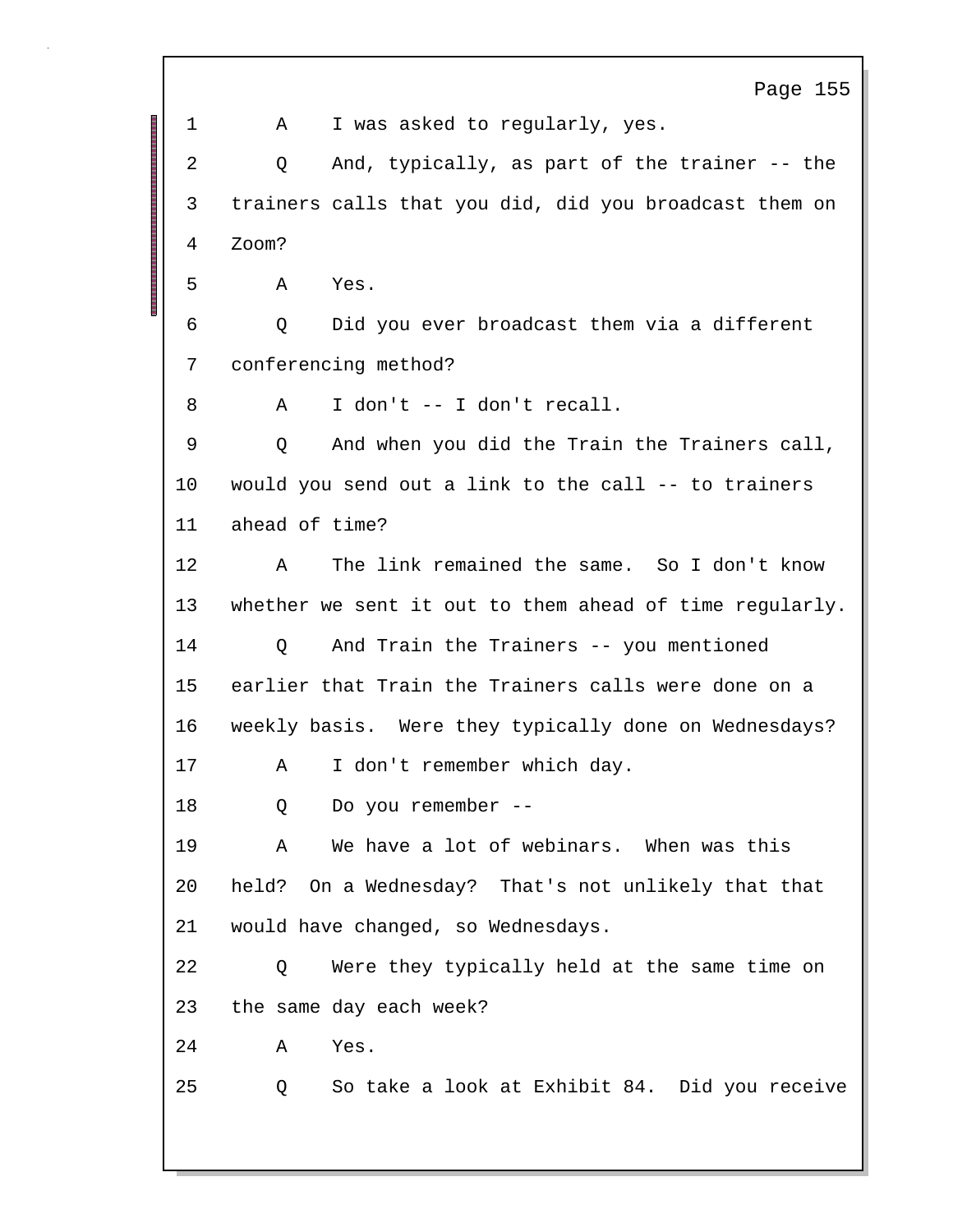```
Page 177
1 would have spoken on the Train the Trainers call would
2 have done so at the request of someone at LuLaRoe;
3 right?
4 A Yeah. Yes.
5 Q Did you ever feature non-IFRs on the Train the
6 Trainers calls?
7 A I don't know. I am not able to recall that.
8 THE WITNESS: Can I have this afterwards?
9 MR. TODARO: I'm sorry?
10 THE WITNESS: Can I have this afterwards?
11 MR. TODARO: You'll get a copy of the
12 transcript.
13 THE WITNESS: I guess I can just look in my
14 email, huh?
15 MR. TODARO: You'll get a copy of the
16 transcript.
17 MS. LEE: And all of the exhibits.
18 THE WITNESS: Great. Thanks. Are you done
19 with this?
20 MS. LEE: Yes.
21 THE WITNESS: Okay. Thank you.
22 (Deposition Exhibit 86 was marked for
23 identification by the reporter, a
24 copy of which is attached hereto.)
25 ///
```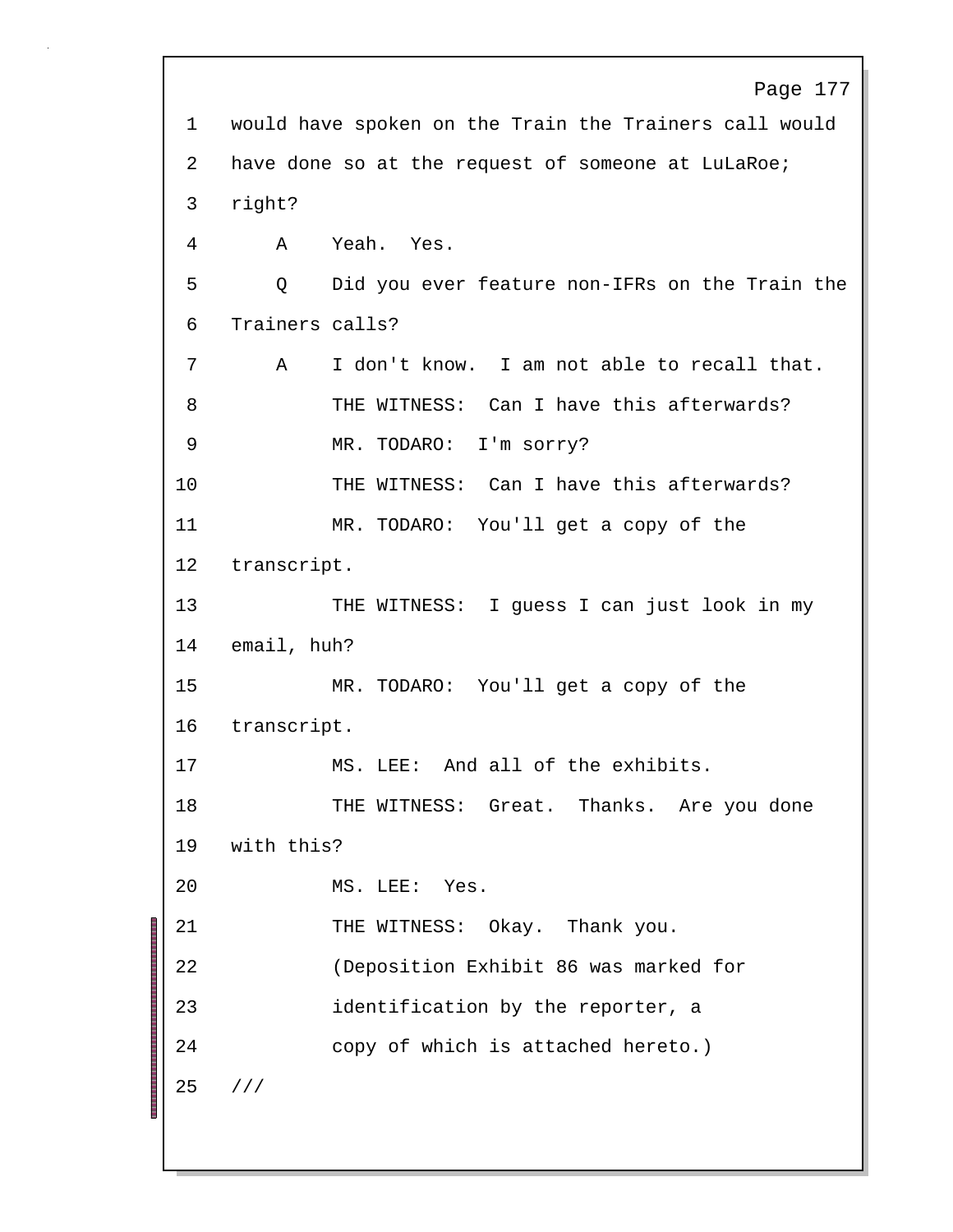Page 178 1 BY MS. LEE: 2 Q I just handed you Exhibit 86, LLR-WA00008787. 3 Did you receive this email while you were at LuLaRoe? 4 A Yes. 5 Q And the attachment with the number 8788, is 6 that the attachment that's referred to in the cover 7 email? 8 A We had this confusion earlier, but outside 9 of -- I would assume so, but I don't know. 10 Q Is there any reason to doubt that -- 11 A No, no. 12 Q Okay. 13 A I am concerned, however, with even referencing 14 this document considering that she said the Internet 15 flicked on and off. 16 Q So you were concerned about the completeness 17 of this particular transcript? 18 A Yeah. Which makes me concerned that did she 19 even get this -- anyways, continue. Sorry. 20 Q So, I mean, you mentioned one of the reasons 21 that LuLaRoe does closed captioning on these calls is 22 to communicate with the hearing impaired; is that 23 right? 24 A Uh-huh, yes. 25 Q And so, generally speaking, why did -- why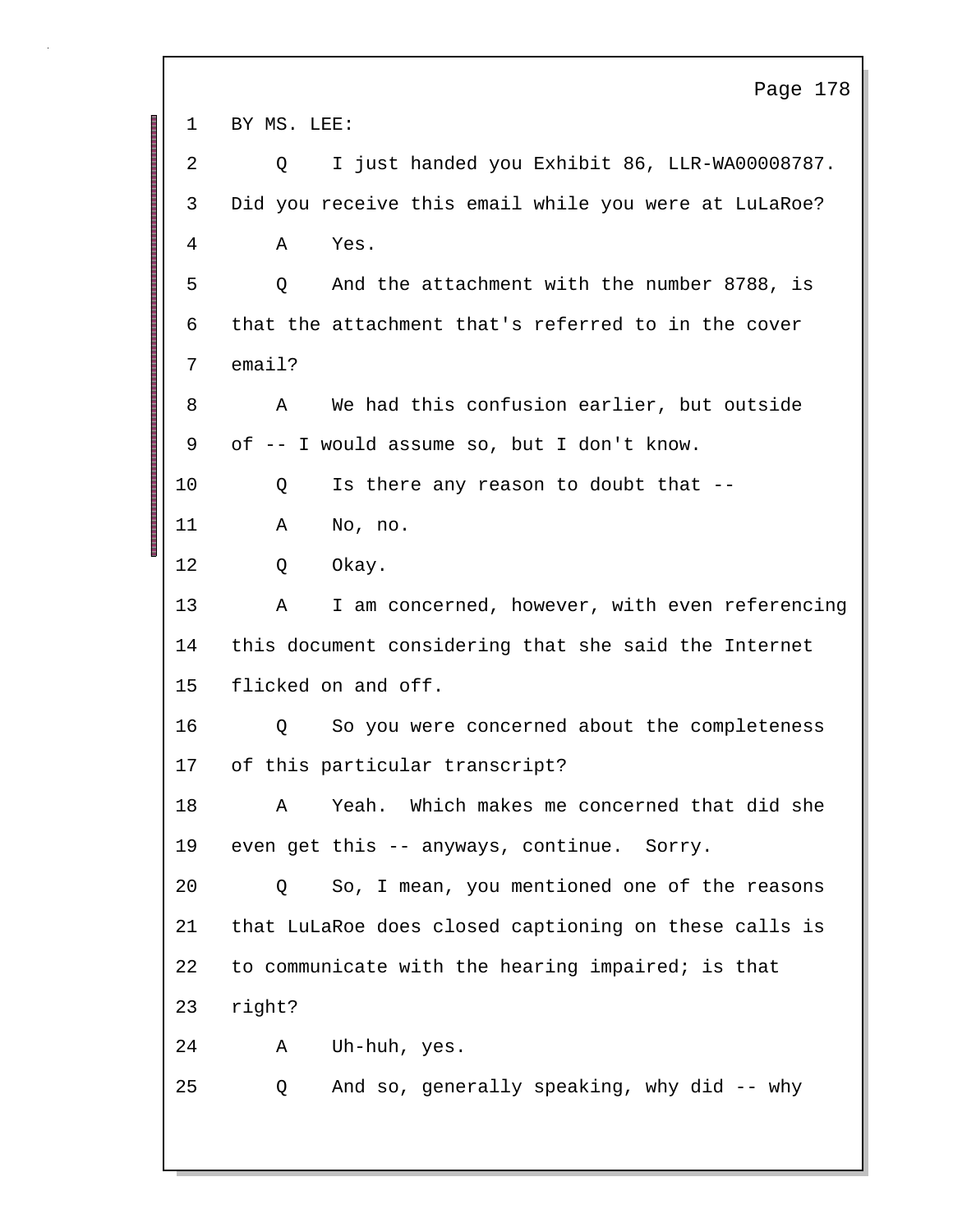Page 196 1 (Deposition Exhibit 44 was previously 2 marked for identification, a copy of 3 which is attached hereto.) 4 THE WITNESS: What do you want me to do with 5 this? 6 MS. LEE: I'm about to hand you a document. I 7 am introducing as Exhibit 89 the cover email to 8 Exhibit 44. 9 THE WITNESS: Are you done with 88? 10 MS. LEE: Yes, I'm done with 88. 11 THE WITNESS: Okay. 12 (Deposition Exhibit 89 was marked for 13 identification by the reporter, a 14 copy of which is attached hereto.) 15 THE WITNESS: Okay. 16 BY MS. LEE: 17 Q And I am -- if you look at 89 and 44 -- 18 Exhibits 89 and 44, you'll see that the date for 19 Exhibit 89 is June 18th, 2018, and then Exhibit 44 is 20 also June 18th, 2018. 21 Do you see that? 22 A Yes. 23 Q And that, sequentially at the bottom, 24 Exhibit 89 ends in 6741? 25 A Yes.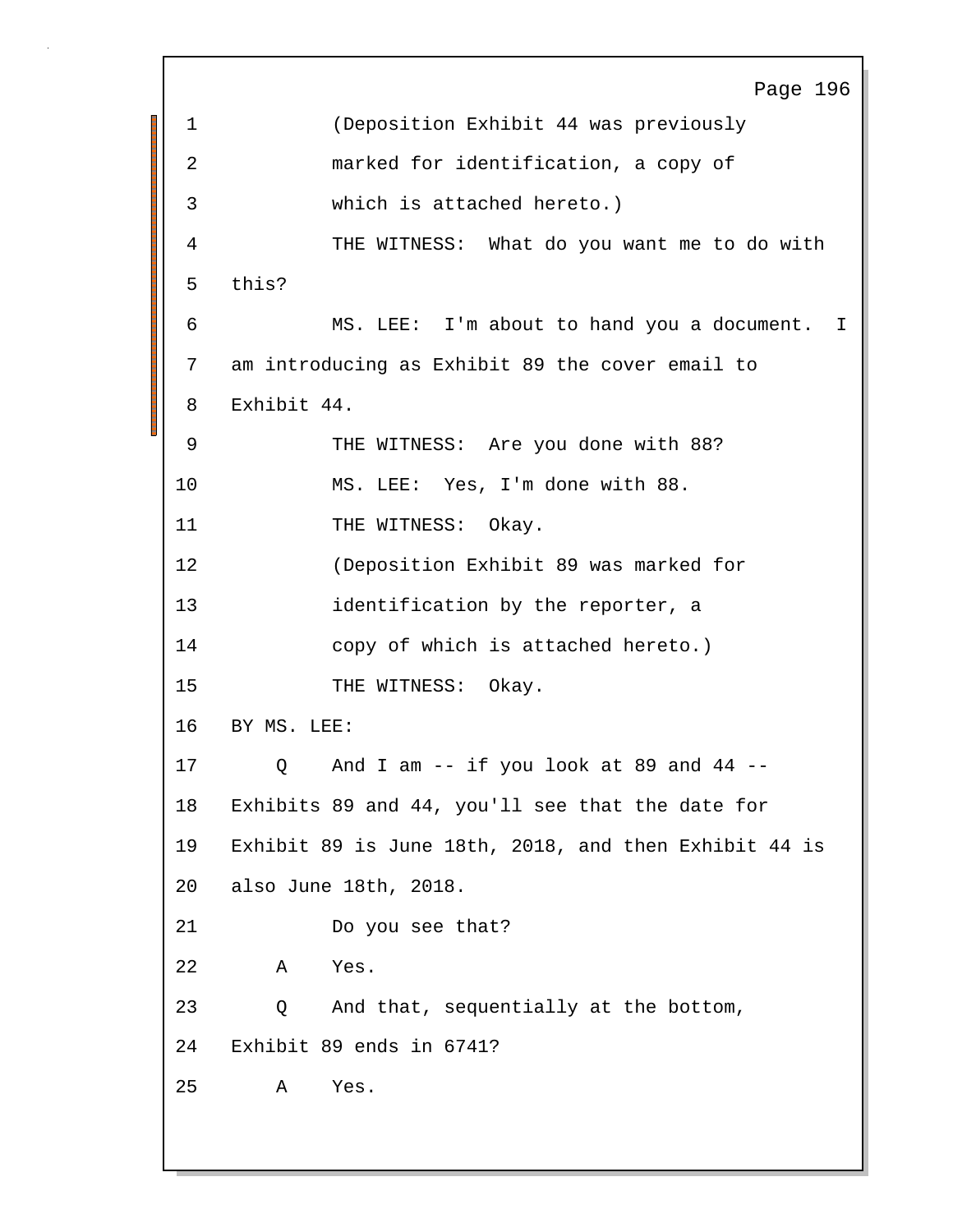Page 198 1 you were at LuLaRoe? 2 A Yes. 3 Q Do you have any reason to doubt that the 4 transcript is the document referred to in the email? 5 A No. 6 Q Thank you. 7 A I didn't mean to make it complicated. Just, 8 no, I don't. 9 Q I blame Joe. 10 A Does it say who is speaking in this? 11 Q I don't believe that it did, but I wasn't 12 planning to ask you any questions about it. 13 A Okay. 14 O So we can be done with it. 15 A Oh. 16 Q Sorry. 17 A Just to clarify on this email -- 18 O Sure. 19 A -- again, June 2018, there's, like, four 20 people cc'd on this, and three out of the four work at 21 LuLaRoe. So it might not have even been addressed to 22 me, just an FYI. This is a CART writer. So this could 23 have been -- 24 Q Is jordan@lularoe.com your email address? 25 A That's my email. What I'm saying is there's a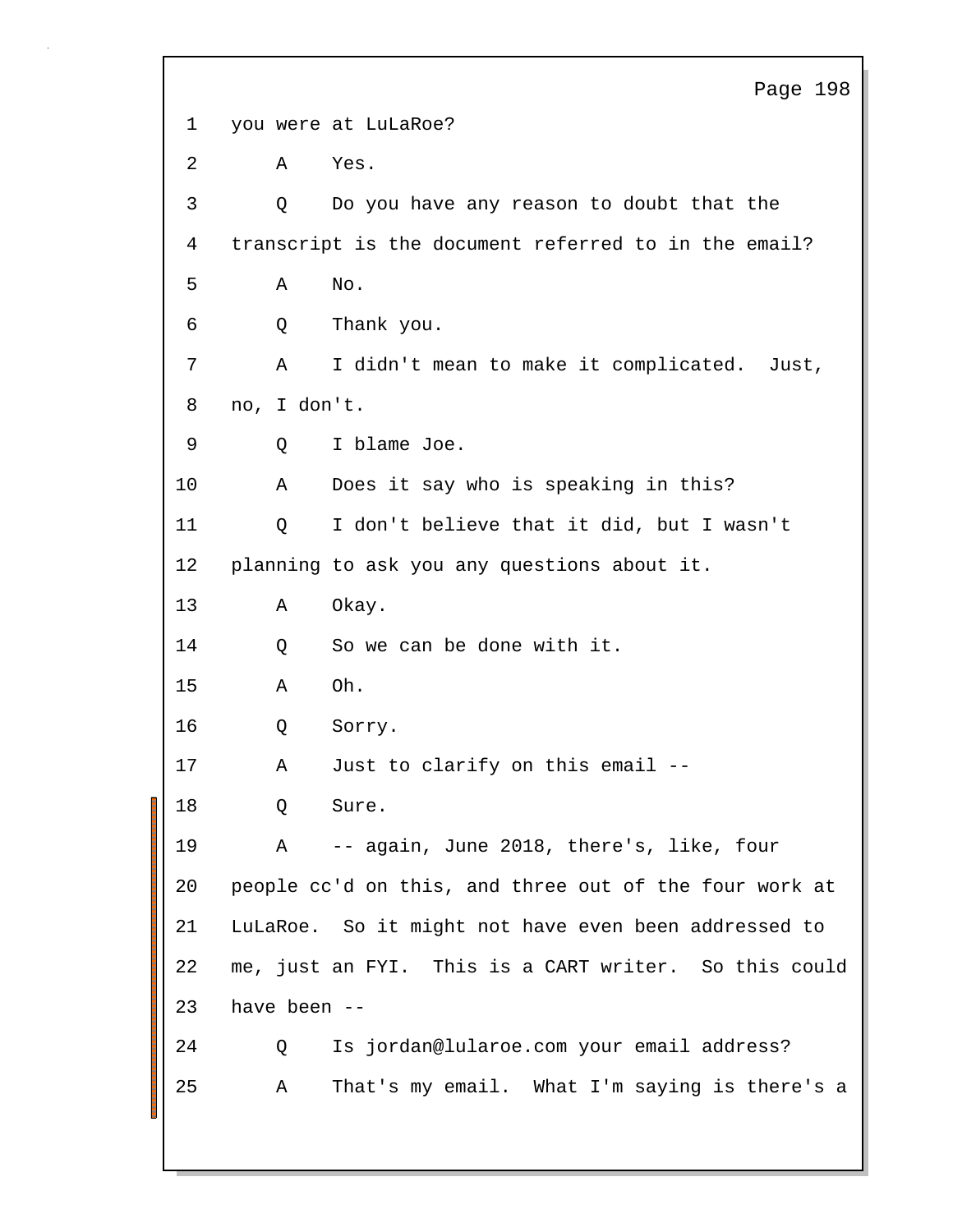Page 199 1 really good chance I just put this in archive. 2 Q Got it. So you may not have even -- you might 3 have received it, but you may not have looked at it? 4 A I don't open transcript emails at all over the 5 past year and a half. So -- 6 Q Oh. 7 A Yeah. Because, again, I'm just grandfathered 8 in as the contact if they have any issues, and then I 9 take those. That's not -- I don't do anything with 10 these anymore. 11 Q So when you say you haven't looked at them 12 or -- sorry -- opened the emails for attaching 13 transcripts for a year and a half, it means that you 14 stopped looking at them in the middle of 2018, around? 15 A When I was no longer part of leadership 16 development or even part of these calls, which I don't 17 know when that is, it is irrelevant to whatever I was 18 assigned to; so I stopped opening them. 19 Q Do you know why you were asked to leave 20 leadership development? 21 A No. 22 Q Did anyone ever give you an explanation? 23 A Yes. 24 Q What was the explanation? 25 A They needed my help in marketing.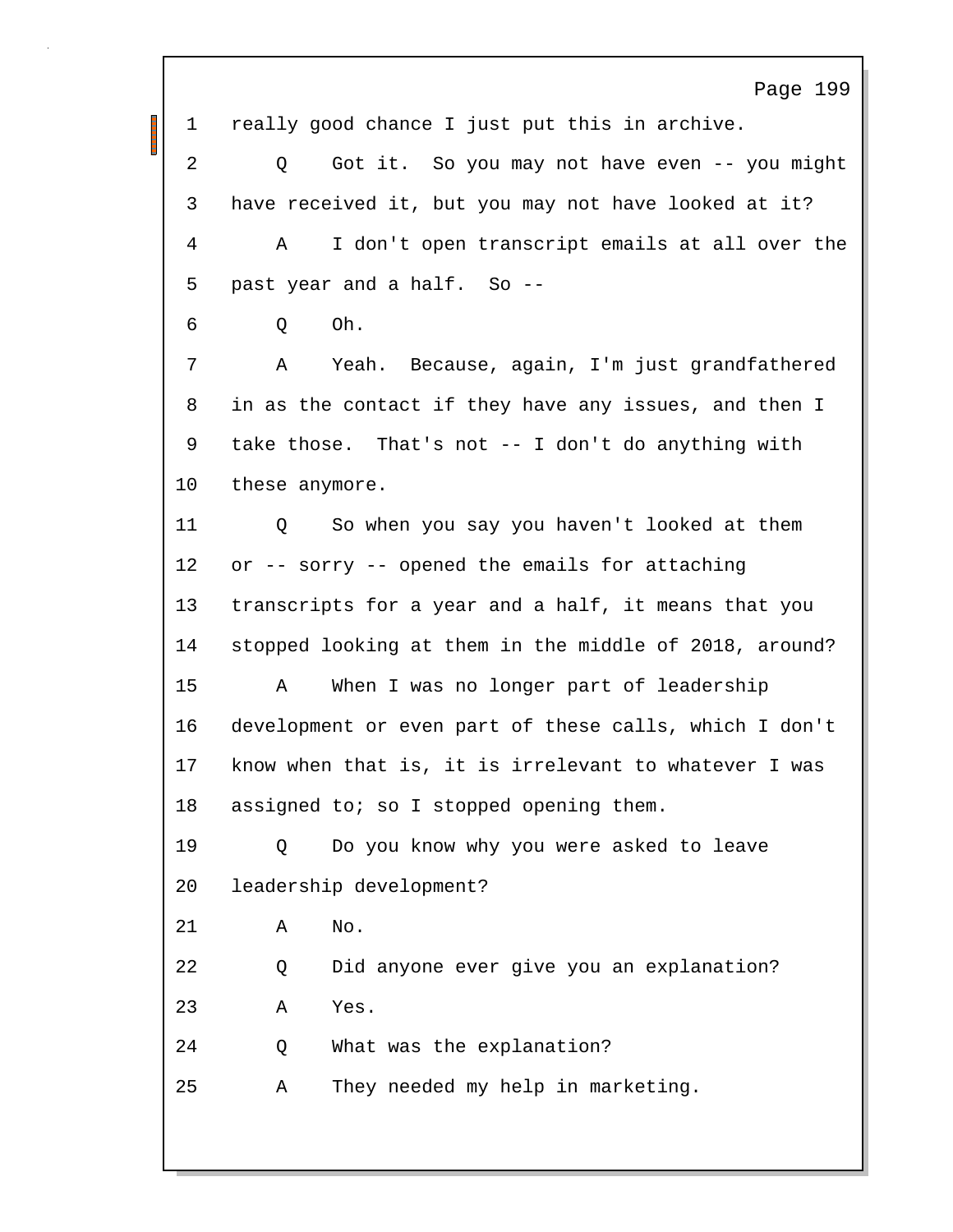```
Page 201
1 A After Christmas.
2 Q After New Year's?
3 A I don't know when it happened.
4 Q Were you in the office between Christmas and
5 New Year's?
6 A I don't know. I may have, but I don't know.
7 I don't remember.
8 Q Did you celebrate New Year's this year?
9 A Yes.
10 Q What did you do?
11 A We went to -- my wife and I stayed home and
12 watched "Vampire Diaries."
13 Q That sounds lovely.
14 MR. TODARO: Can we take a short break at some
15 point here?
16 MS. LEE: Sure. I'm at a good stopping point.
17 THE VIDEOGRAPHER: Off the record. The time
18 is 2:51 p.m.
19 (Off the record.)
20 THE VIDEOGRAPHER: Going back on the record,
21 the time is 3:03 p.m.
22 (Deposition Exhibit 90 was marked for
23 identification by the reporter, a
24 copy of which is attached hereto.)
25 ///
```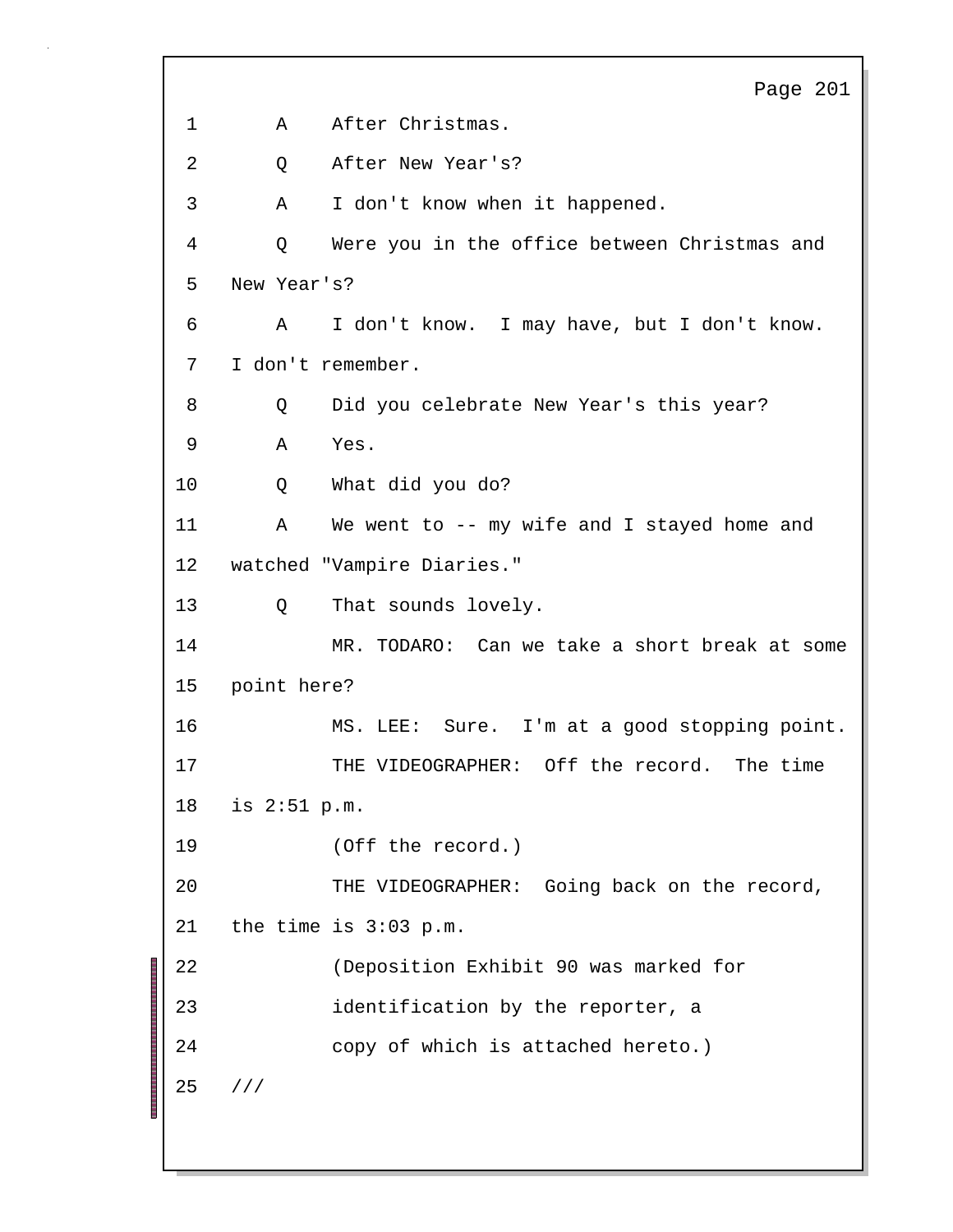Page 202 1 BY MS. LEE: 2 Q I just handed you Exhibit 90, LLR-WA00037346, 3 and it appears from this email and transcript that you 4 spoke on the Train the Trainers webinar on Wednesday, 5 January 25th, 2017; is that correct? 6 A That's what it would appear. 7 Q And if you look down at the third paragraph, 8 it says "We rarely talk about sales, but we will be 9 talking about that today." 10 Was there anything going on at the company at 11 this time that prompted you to talk about sales on the 12 Train the Trainers webinars -- Train the Trainers 13 webinar on January 25th, 2017? 14 A I don't recall. 15 Q Were there any internal discussions about 16 focusing on sales? 17 A I don't recall. 18 Q If you turn to the next page, do you see the 19 paragraph that begins "You need to sell"? It's about 20 halfway down the page. 21 A Who is saying it? 22 Q Oh, I was going to ask you -- 23 A Oh, I see it. It's -- I see it. 24 Q From the transcript, it appears that you are 25 the one saying this; is that correct?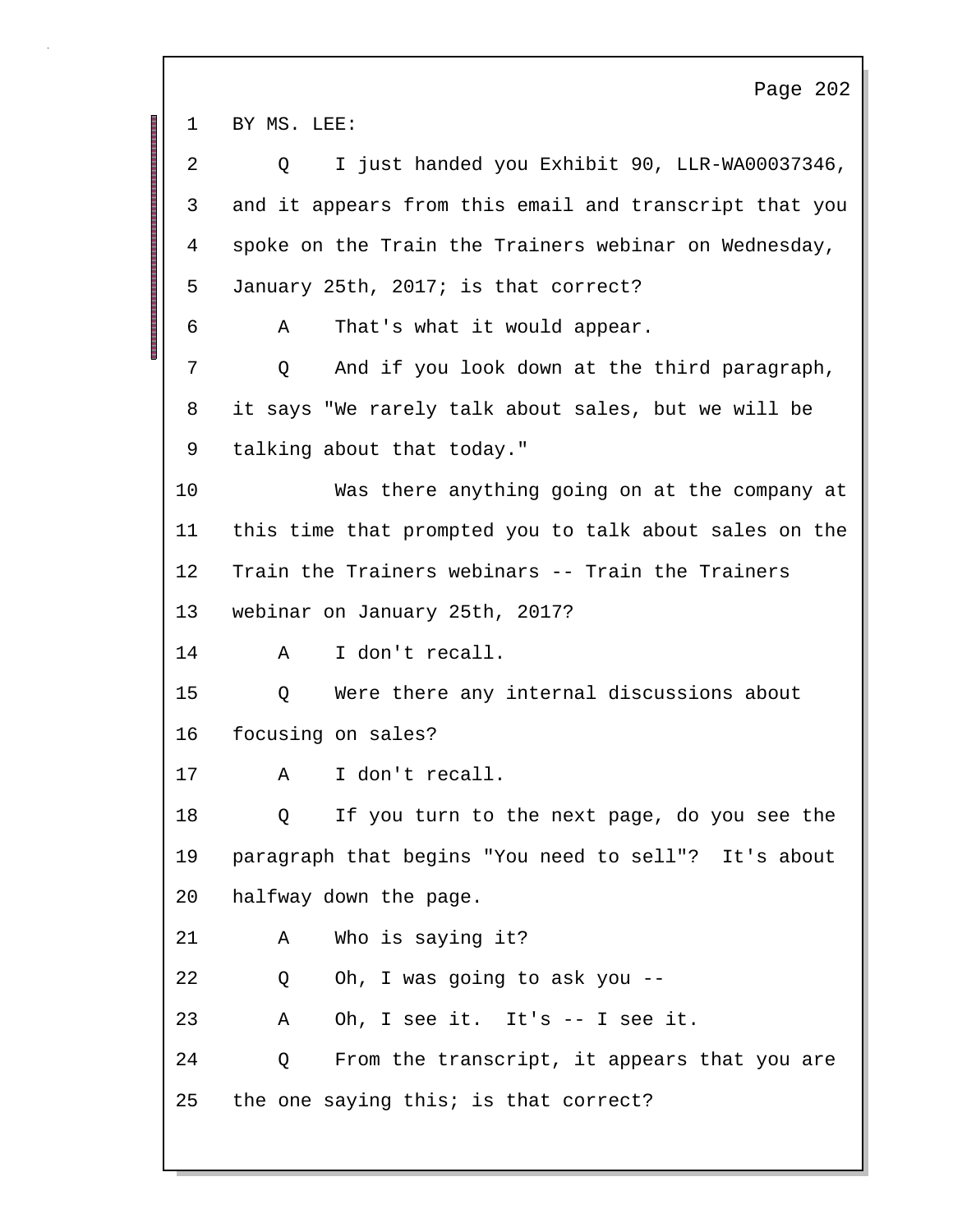Page 206 1 need to make sure the slides are appropriate for you to 2 use." 3 Earlier, we talked about whether IFR materials 4 had to go through any sort of approval process; right? 5 A (Inaudible response.) 6 Q Here it seems that you are saying that you did 7 need to do some review of slides to make sure they were 8 appropriate. 9 A Yes. 10 Q What kind of review did you typically do? 11 A When we have MacBooks and retailers have PCs, 12 when you upload a MacBook slide and it downloads as a 13 PC, it looks like one of the first slides you gave to 14 me. 15 Q So you were looking at it -- it was like a 16 technical review to make sure the presentation appeared 17 correctly? 18 A I don't know why I said it that way, but 19 that's the only reason I would make that statement. 20 Q But you wouldn't have necessarily embedded any 21 of the content on the slides? 22 A No. 23 (Deposition Exhibit 91 was marked for 24 identification by the reporter, a 25 copy of which is attached hereto.)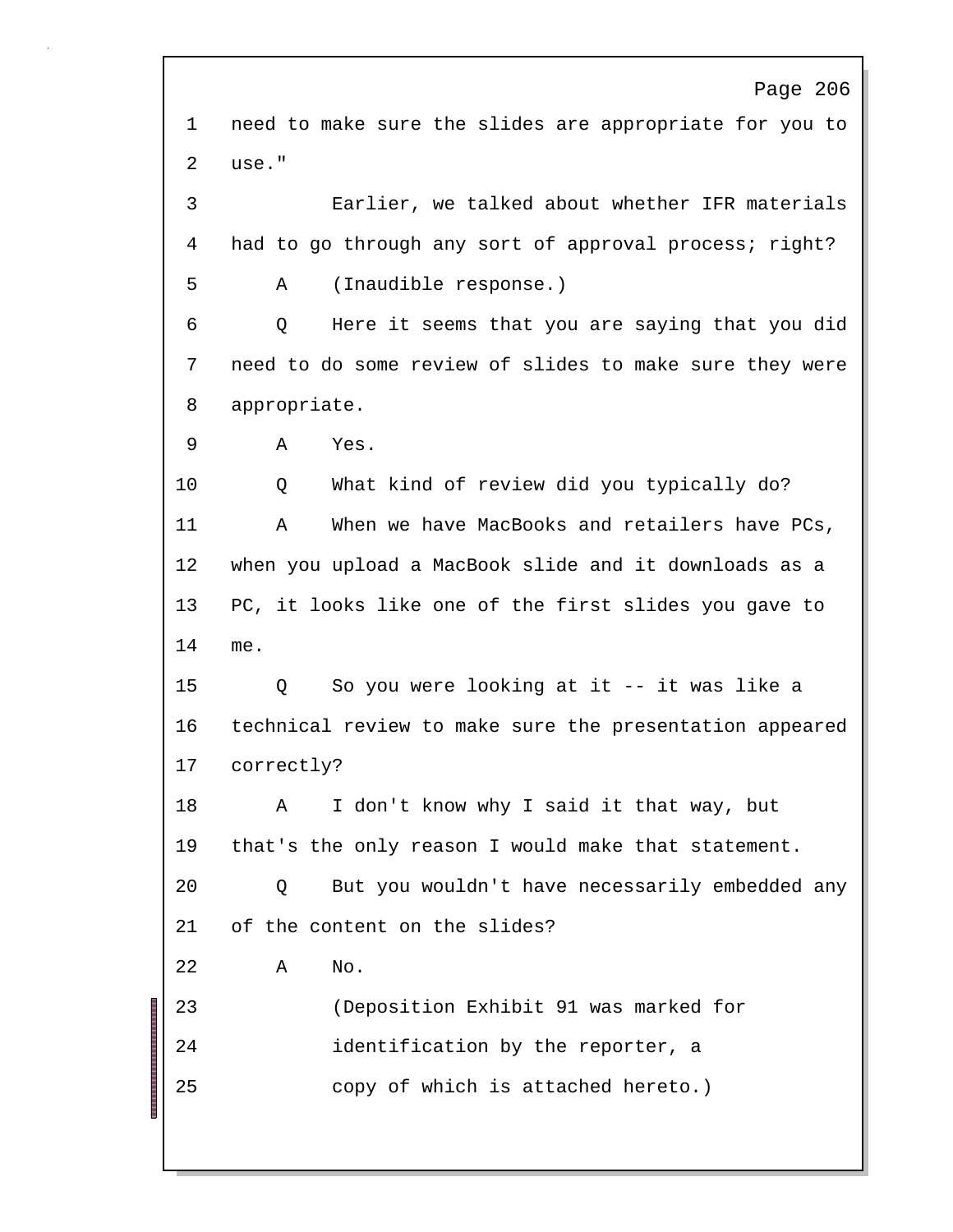Page 207 1 BY MS. LEE: 2 Q I just handed you Exhibit No. 91 -- 3 A Sorry. I need to draw my attention away from 4 this. 5 Q -- LLR-WA00006568. So the bottom email is 6 from Kelly Fruth to you, dated January 10th, 2017; 7 "Subject: LuLaRoe Edited Transcripts"; and it appears 8 that Kelly is sending you transcripts from the Tuesday 9 training webinar. 10 A Yes. 11 Q On -- I understand that, on Tuesdays, there 12 was generally an update webinar that was for all IFRs; 13 right? 14 Was there a different -- another training 15 webinar that happened on Tuesdays regularly? 16 A Yeah. Yes. 17 Q What was that training? 18 A It was the whole-field webinar. 19 Q And when you say whole-field training webinar, 20 do you mean that the training webinar was available to 21 all IFRs? 22 A Yes. 23 Q And so do you recall -- I'm sorry. 24 Was the Tuesday training webinar widely 25 attended by IFRs?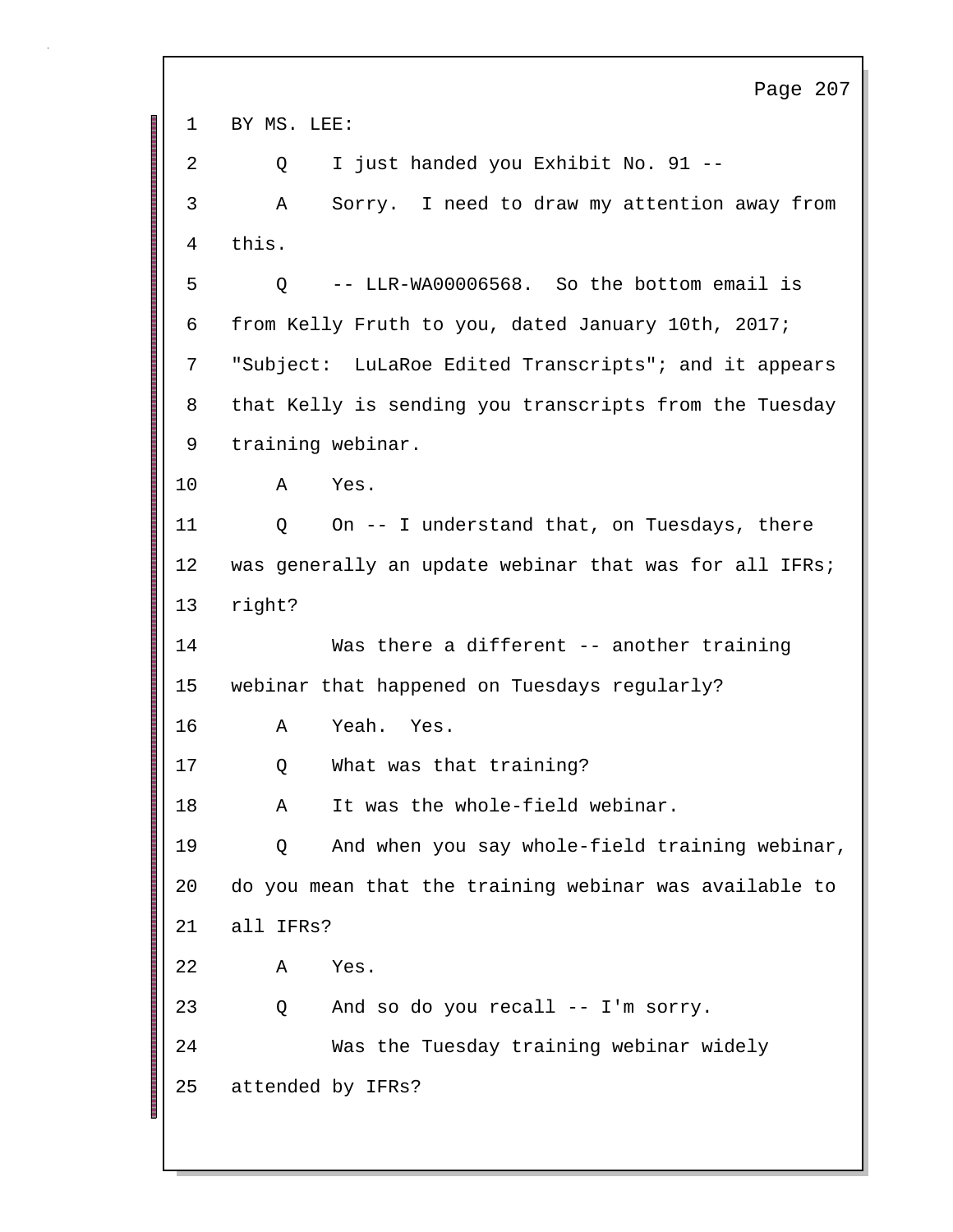Page 208 1 A I don't recall the numbers of attendants. 2 They varied based off of week and time of year and -- 3 yeah. 4 Q And so sometimes, though, would you have 5 thousands of attendees on certain webinars that were 6 made available to the entire field? 7 A Yes. 8 O Do you recall if there were certain webinars 9 that were extremely popular and widely attended? 10 A No. It just depended on, again, the time of 11 year. I actually loved -- if you have the answer to 12 that, I would love to know what indicates more people 13 coming to webinars. I have no idea. I don't know how 14 many were on each webinar and what would draw them to 15 be there. 16 Q Got it. 17 A Yeah. 18 Q So, in this email, it appears that there is 19 some sort of mp4 recording that's attached. Would that 20 have been a recording associated with this training 21 webinar? 22 A Do you have the mp4 recording? 23 Q I don't. I'm just asking you if it exists. 24 A I have no idea. So let me -- 25 Q But it appears from this email that you might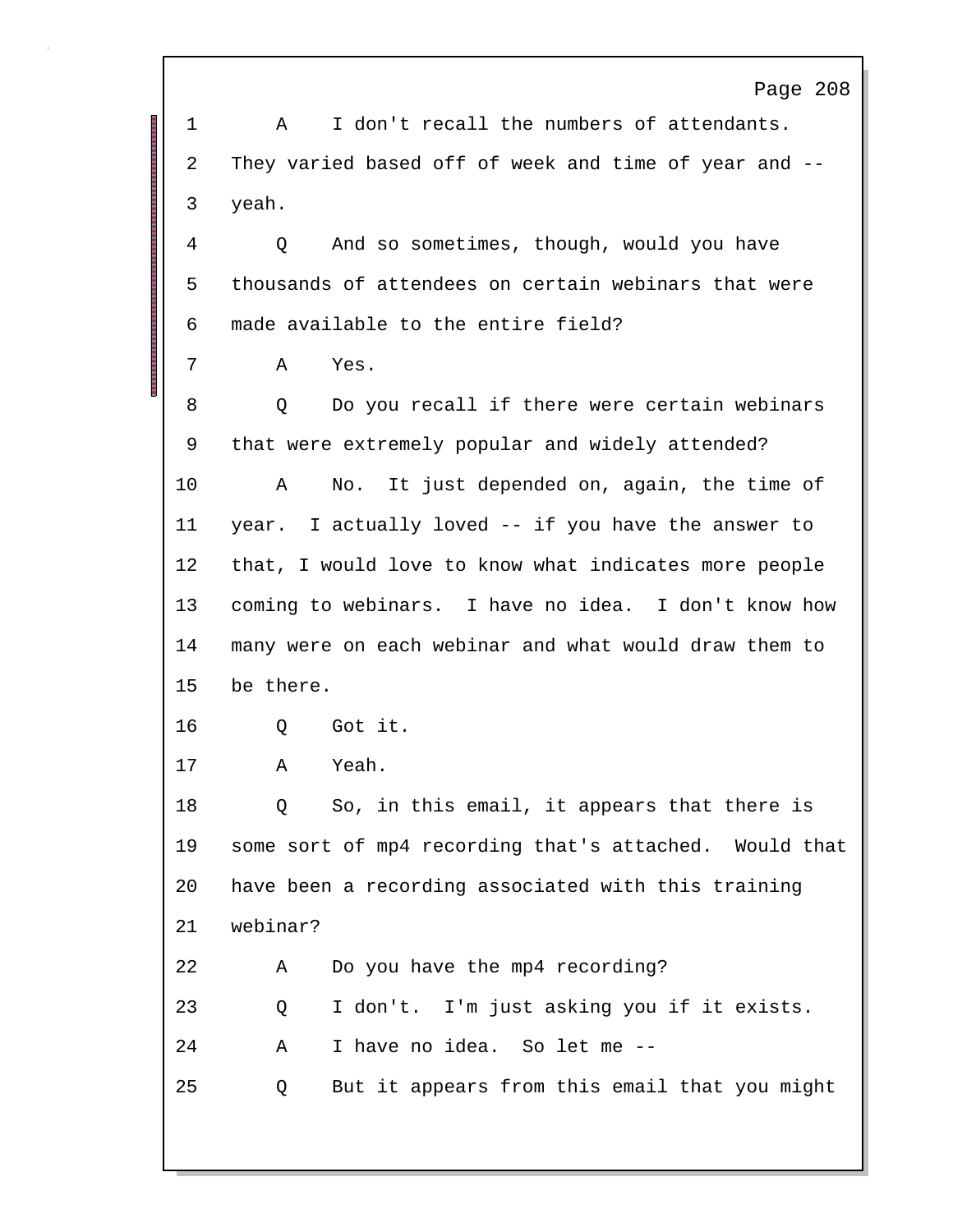Page 255 1 BY MS. LEE: 2 Q And I have another individual up on your 3 screen at 10 minutes and 37 seconds. Who is that? 4 A Emily Ringnalda. 5 Q Are Lindsey and Emily leaders? 6 A Yes. 7 Q And -- 8 A When was this? September 7th? 9 Q Looking at Exhibit 99, did you review this 10 document in preparation for your deposition? 11 A This one? 12 Q Yes. Did you look at it? 13 A I don't recall. 14 Q And here is a shot of somebody at 49:13. Is 15 that you? 16 A It is. 17 Q So I'm starting at 49:03, and I'm just going 18 to play some of this. Actually, a question. 19 Did you see this video in preparation for your 20 deposition? 21 A You asked me that. 22 Q Oh, I'm sorry. 23 A And my question is, until you press "play," I 24 don't know the answer to that question. 25 Q Okay. I asked you about the transcript, and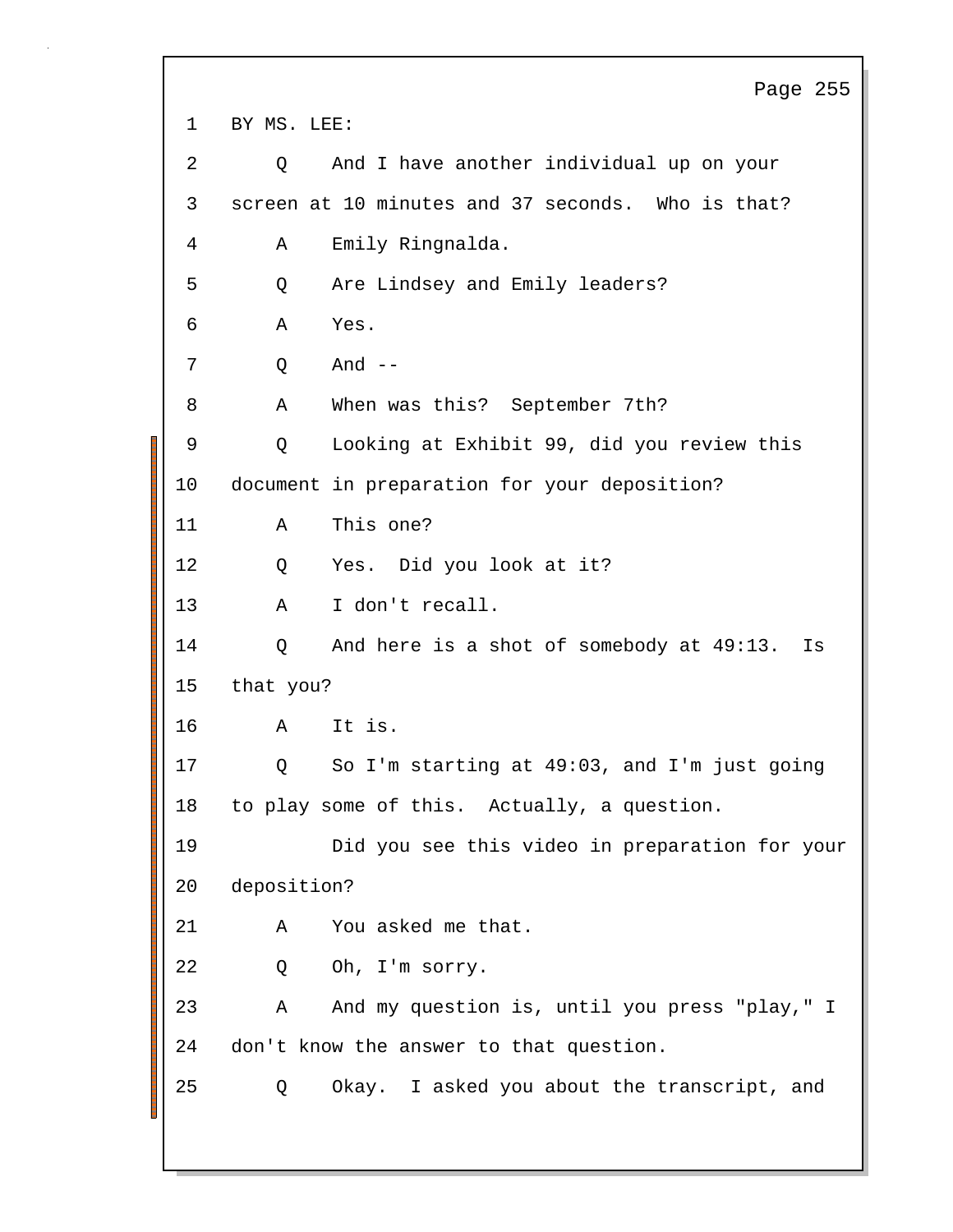Page 256 1 you said you weren't sure. 2 A Well, I'm not sure because I haven't read the 3 whole transcript. 4 Q Okay. Let's try. 5 ("We should -- we should plaque that and put 6 it up there. Okay. Lindsey, what do you say to people 7 when they say we are a pyramid scheme?") 8 BY MS. LEE: 9 Q So I want to talk about this call for a 10 minute. Is this a Train the Trainers webinar? 11 A It very well could have been. 12 Q And as part of this Train the Trainers 13 webinar -- or sorry. 14 As part of this webinar, it appears that you 15 were facilitating a discussion or presentation 16 featuring Lindsey Wheeler and Emily Ringnalda; is that 17 correct? 18 A Correct. 19 Q So it also appears -- you saw them a minute 20 ago, but it looked like you were looking perhaps at a 21 Q&A when you posed this question. Do you want to 22 relook at it and see if you were? Sorry. 23 A I mean, I could have been. 24 O You could have been? 25 A Yeah. I don't know specifically what I was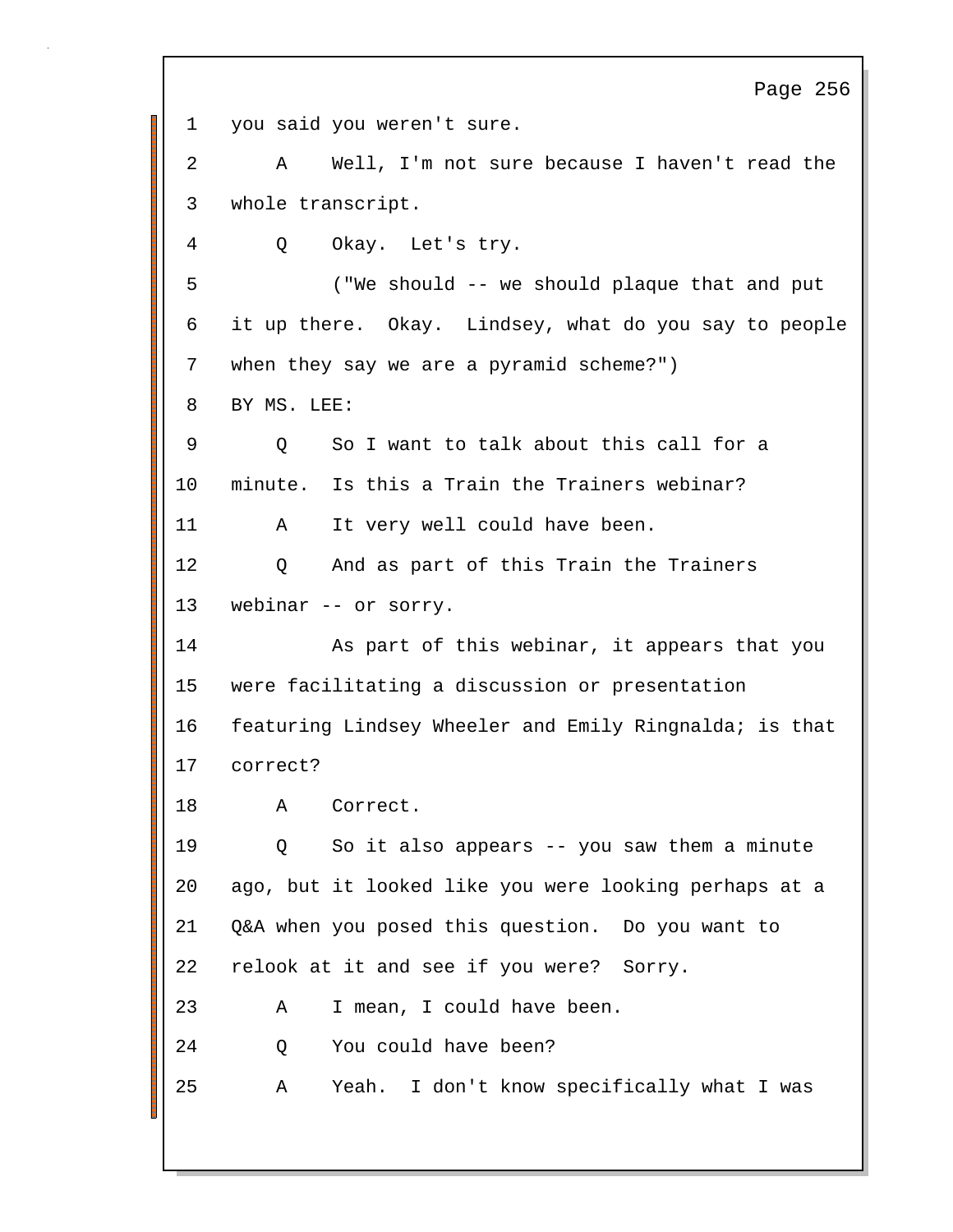Page 257 1 looking at. 2 Q Okay. Whose question -- when you said 3 "Lindsey, what do you say to people when they say we 4 are a pyramid scheme?" whose question was that? 5 A I don't know. 6 Q Was it a question from you? 7 A I don't know. You just asked me if I was 8 looking at a Q&A. I could have been. I don't know. 9 Q But you did ask the question; right? 10 A Out loud, yes. 11 Q Typically -- we talked about earlier that 12 trainers typically attend Train the Trainers calls. 13 Are Train the Trainers calls mandatory for trainers? 14 MR. TODARO: Objection. Counsel is 15 testifying. 16 THE WITNESS: No. 17 BY MS. LEE: 18 Q So a trainer can choose whether to attend a 19 train the Trainers call or not attend one? 20 A We don't force them to do anything. So, I 21 mean, they are humans. They can choose to do that. 22 Q So it's not required that you attend every 23 single Train the Trainers call? 24 A No. Train the Trainers, yeah, no. 25 Q What was the purpose of asking this question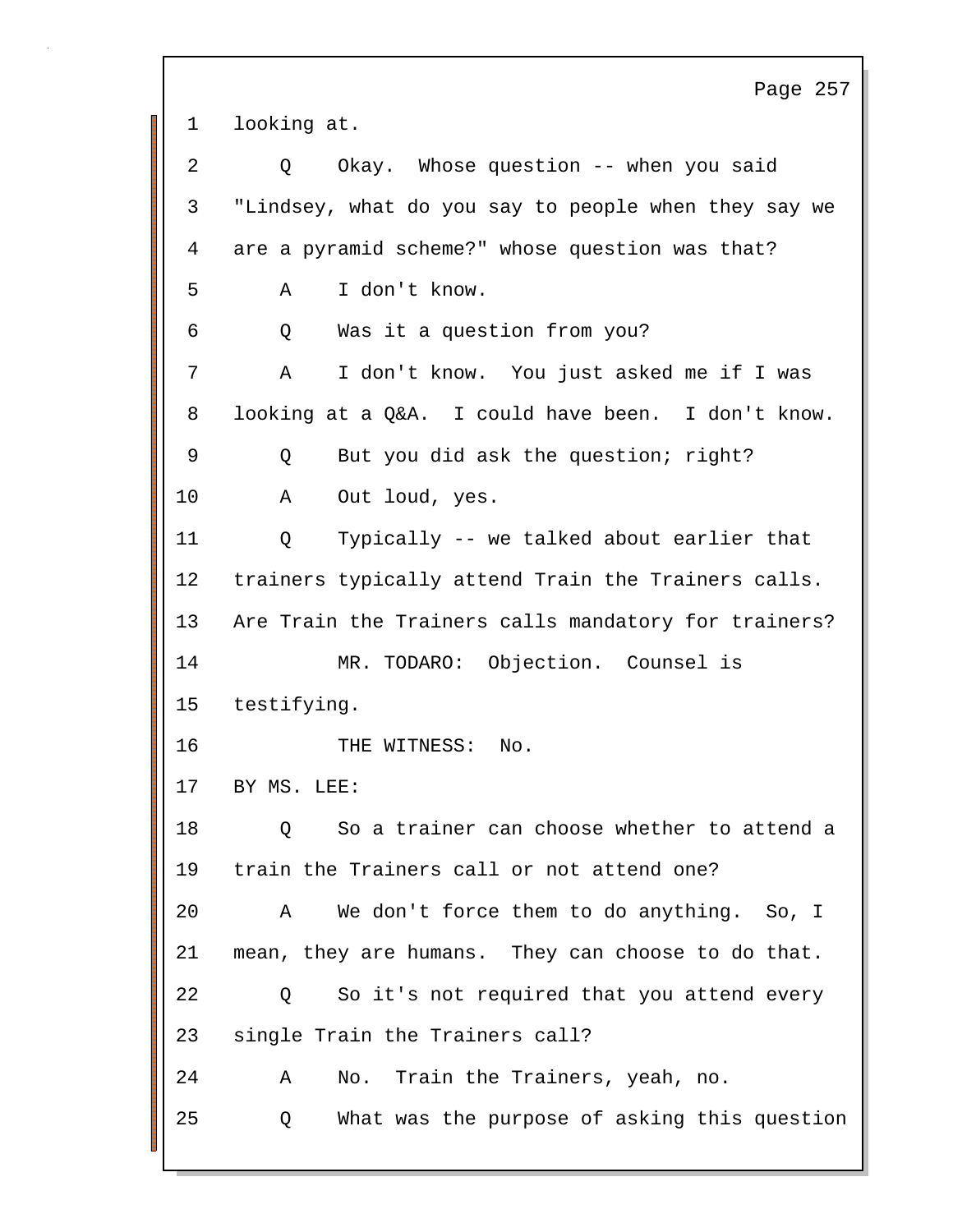Page 258 1 during this call? 2 A I don't know what the purpose was. 3 Q Did you have any intent when you asked the 4 question? 5 A I don't know what my intent was three years 6 ago. 7 Q Having seen a portion of the clip now, did you 8 review this video in preparation for your deposition? 9 A Yes. 10 MR. KANADA: I actually want to correct one 11 thing on the record. So I believe that the title under 12 the Bates number for Exhibit 39 is incorrect. Just so 13 there's no confusion, the Bates number itself is 14 correct. The Exhibit is 39 from Wheeler, but the title 15 isn't a video -- 16 MS. LEE: We can withdraw that. It's just a 17 cover sheet. It's not being marked. I can take that 18 back. 19 Q We looked at Exhibit 98 earlier, which was 20 dated August 8th, 2016. And you recall, at the yellow 21 tab, we talked about the question from Hailey [sic]? 22 A Yes. 23 Q And the date of this video is from the 24 transcript in 99 is September 7th, 2016. So it appears 25 that this call happened after Hailey's question was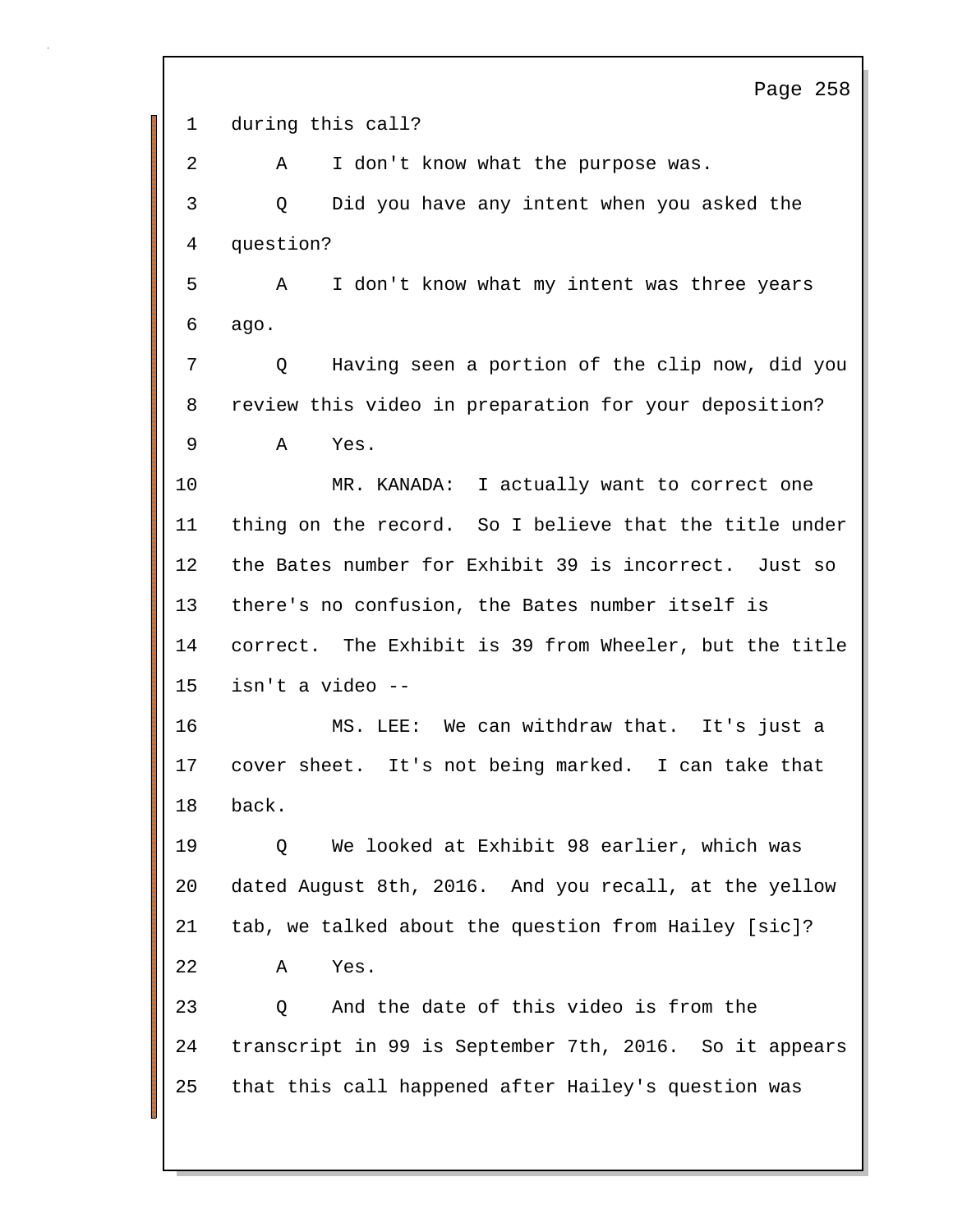Page 259 1 posed and the Q&A. Is that a correct understanding of 2 the dates? 3 A That's the timeline. 4 Q And so at the time of the call that I'm 5 showing you in Exhibit 39, had the question of -- 6 A Exhibit 39? 7 Q Yeah, in Exhibit 39. 8 A Oh. 9 Q Had the question of "What do you say to people 10 when they say we are a pyramid scheme?" been posed 11 before? And you can look back at -- 12 A Which one is -- this video is Exhibit 39? 13 Q Yes. And the date of that is -- we 14 established that was the -- 15 A The 7th. 16 Q -- September 7th, 2016. 17 A With this transcript? 18 Q Yes. 19 A You are asking, had it been asked before that? 20 Q Yes. 21 A Well, yeah. Your thingy, Exhibit 98, says 22 that. 23 Q At the time of this recording, what was your 24 understanding of what a pyramid scheme was? 25 A I don't remember what my understanding of a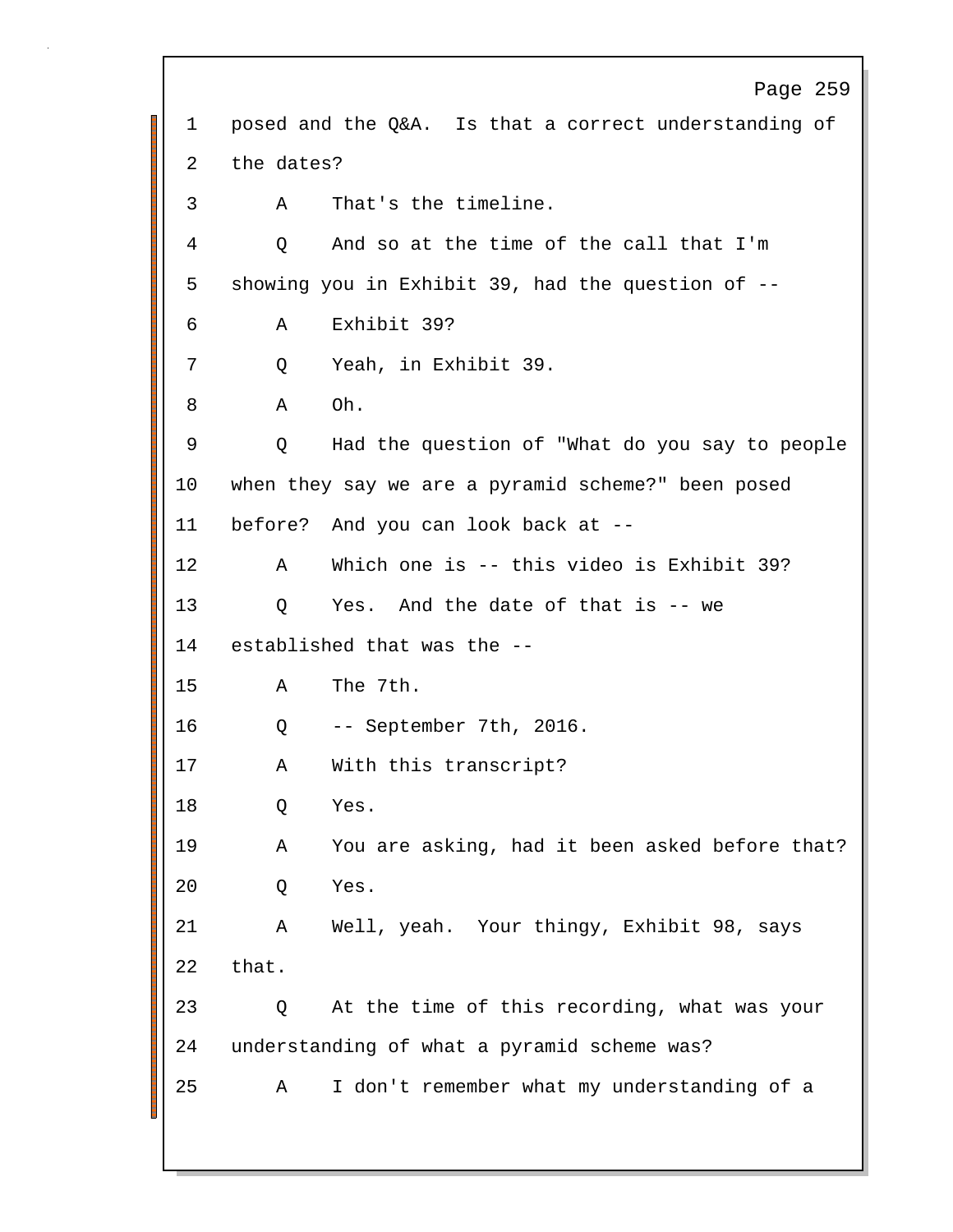Page 260 1 pyramid scheme was at that time. 2 Q Had anybody at LuLaRoe explained to you what a 3 pyramid scheme was? 4 A No. 5 Q Had it come up in discussion with anybody at 6 LuLaRoe? And when I say "LuLaRoe," I mean employees. 7 A I don't recall specifically. 8 Q When you say you "don't recall specifically," 9 are you saying you don't recall a specific incident, or 10 you are just -- it's fuzzy in your mind? 11 A I don't recall a specific incident. 12 Q Had you done any research -- you are a 13 college-educated guy; right? 14 You graduated with a 3.7 GPA? 15 A I did. 16 Q As part of your education, college education, 17 did you have to do any research? 18 A Yes. 19 Q Like, research for a paper, for example? 20 A Yes. 21 Q So, at your time at LuLaRoe, did you ever 22 research what a pyramid scheme was? 23 A No. 24 Q So I'm starting the clip, replaying the 25 question again but starting at 49:06 because I can't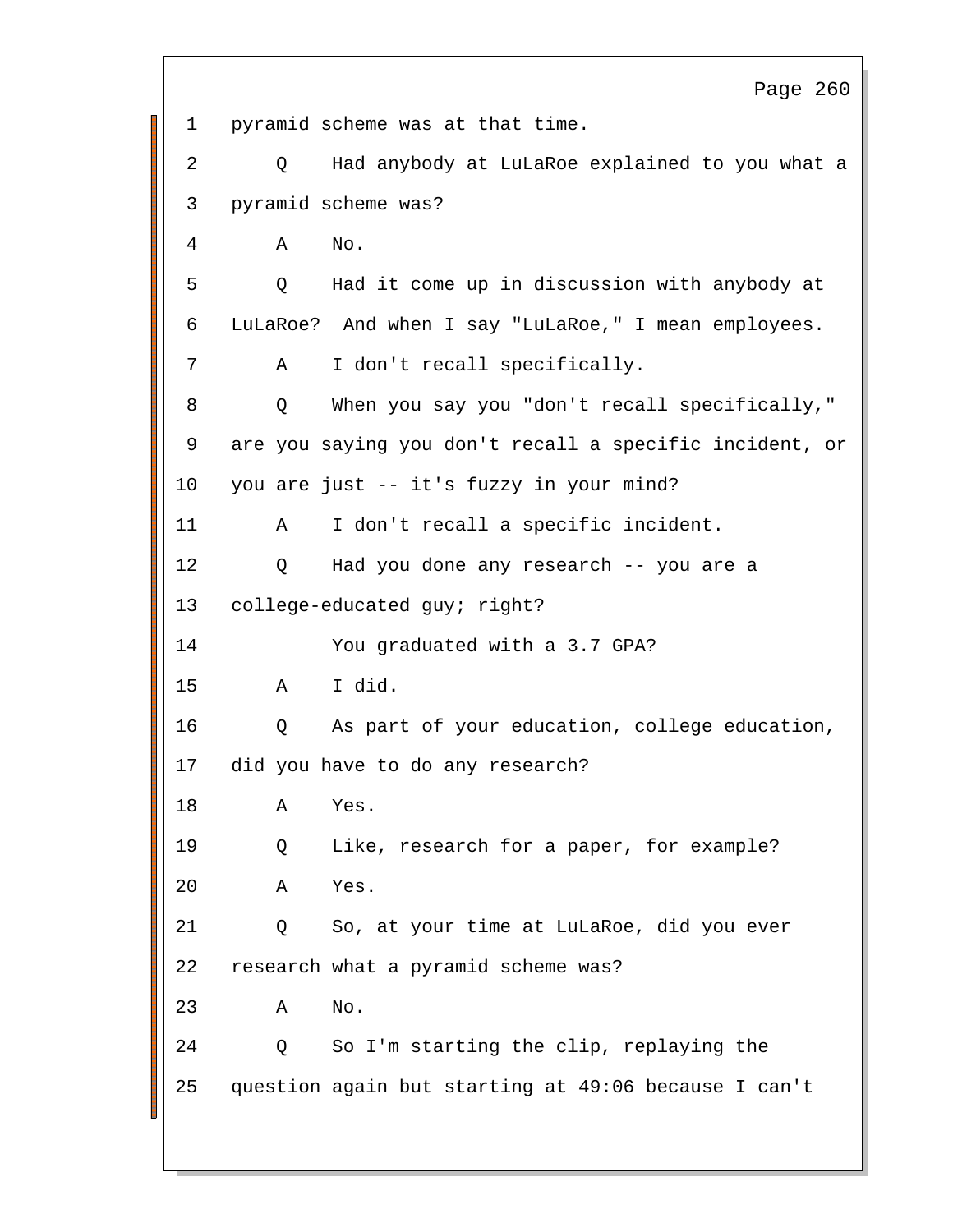Page 261 1 get it to 49:09. 2 (The video was played as follows: 3 "JORDAN BRADY: We should plaque that and put 4 it up there. Okay. Lindsey, what do you say to people 5 when they say we were a pyramid scheme? Quick answer? 6 "LINDSEY WHEELER: We are not a pyramid 7 scheme. My husband thought we were at first. He told 8 me I was going to share a cell with Bernie Madoff 9 because he was convinced that there was no way that I 10 could make this kind of money doing something legally. 11 So, of course, I had to prove him wrong. So I had the 12 biggest skeptic right in my house, next to me. The 13 reason we are not a pyramid....") 14 BY MS. LEE: 15 Q Okay. Do you know who Bernie Madoff is? 16 A No. 17 Q You've never heard of him? 18 A Huh-uh. 19 Q Do you know what a ponzi scheme is? 20 A No. 21 Q And so when Lindsey raised -- 22 It sounds like you don't know who Bernie 23 Madoff is. 24 A (Inaudible response.) 25 Q You've never heard of him.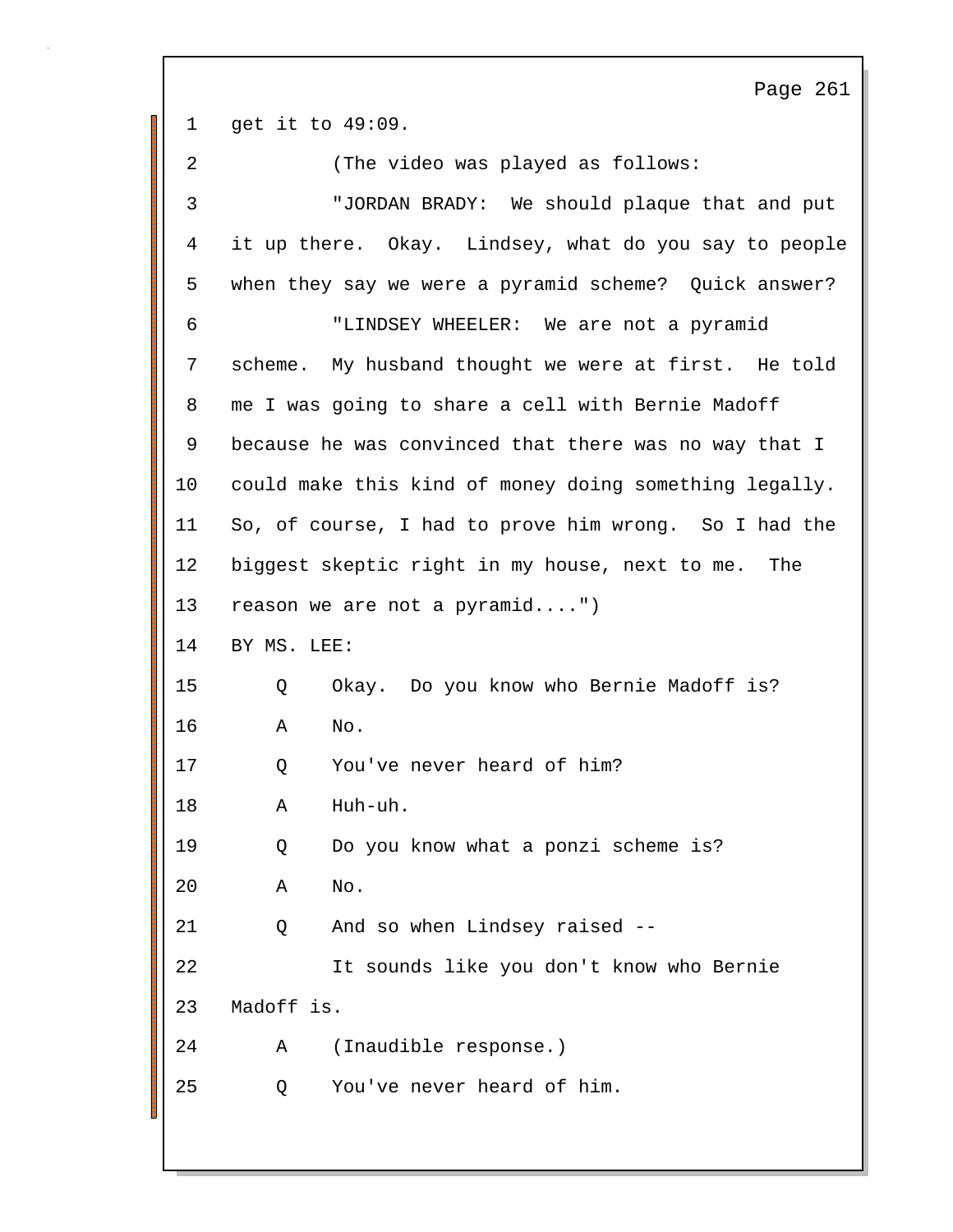Page 262 1 So when Lindsey raised Bernie Madoff in the 2 response to your question, is it fair to say no bells 3 went off in your head? 4 A Zero. No bells are going off in my head right 5 now. 6 Q So you still, to this day, don't know who 7 Bernie Madoff is? 8 A No. 9 Q In your opinion, is Lindsey Wheeler a 10 well-respected IFR? 11 A Yes. 12 Q Were you aware that she a pretty large 13 following on social media? 14 A Had? Has? What specifically -- 15 Q Let's do had first. 16 A No. 17 Q Are you aware that, today, she has a fairly 18 large following on social media? 19 A Yes. 20 Q And that social following includes current 21 independent fashion retailers? 22 A I don't know who her current following is. 23 Q Do you follow Lindsey Wheeler on Instagram? 24 A No. 25 Q Do you follow her on any other social media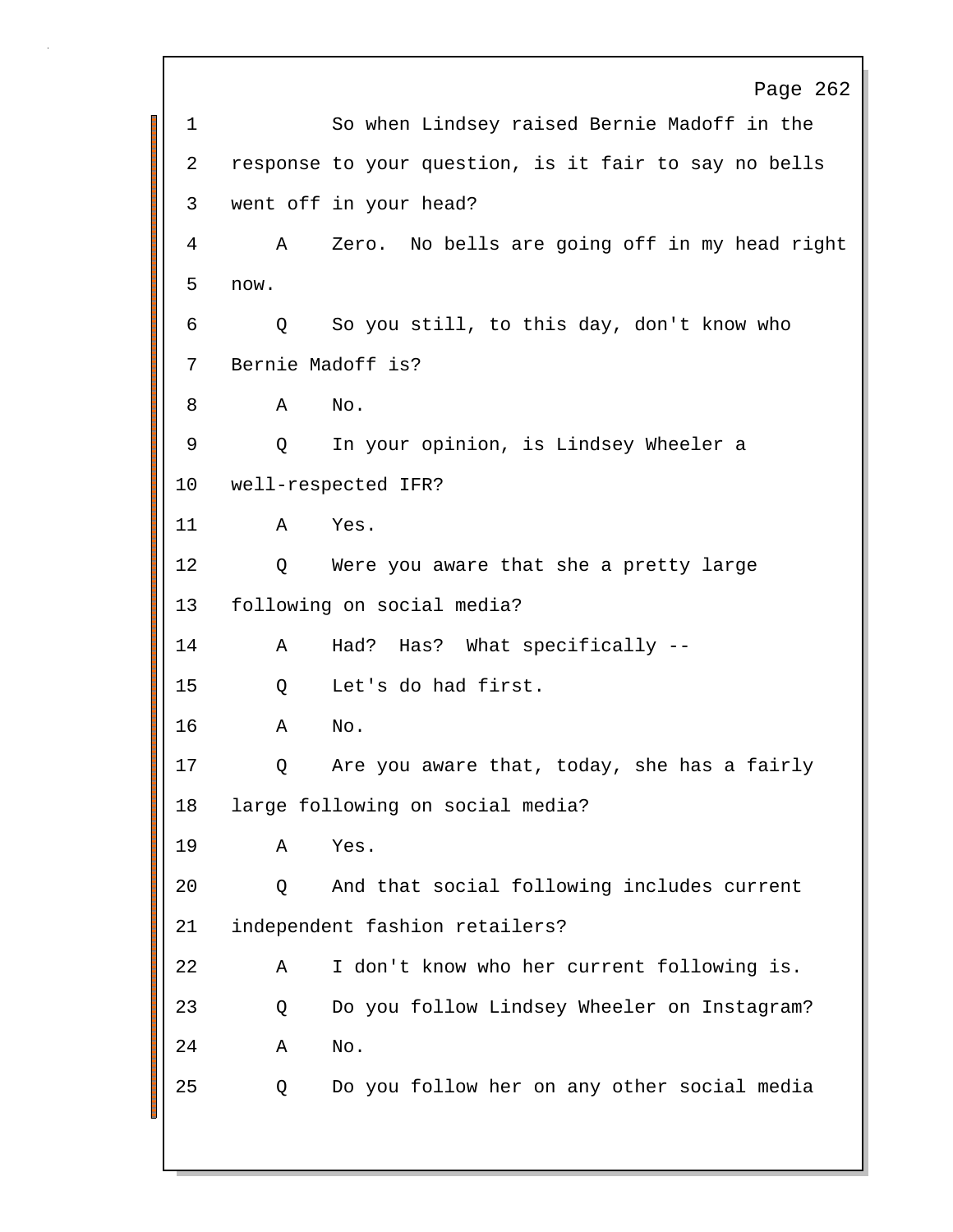Page 263 1 account? 2 A I follow her team page on Facebook. 3 Q So, previously, we discussed that sometimes, 4 prior to Train the Trainers calls, you speak with the 5 presenters in preparation for the calls; is that right? 6 A Yes. 7 Q Did you speak with Lindsey prior to this call 8 to prepare her for the call? 9 A I don't know. 10 Q Did you speak with Emily to prepare her for 11 this call? 12 A I don't -- I don't recall. 13 Q Prior to this call, had you ever discussed 14 this topic with Lindsey? 15 A I don't recall. 16 Q Do you know Lindsey's husband Seth? 17 A Yes. 18 Q Do you know them all? 19 A No. 20 Q Were you aware that Seth had raised concerns 21 about LuLaRoe being a pyramid scheme, with Lindsey? 22 MR. TODARO: Objection. Mischaracterizes. 23 Foundation. Relevance. 24 Go ahead. 25 THE WITNESS: I don't recall.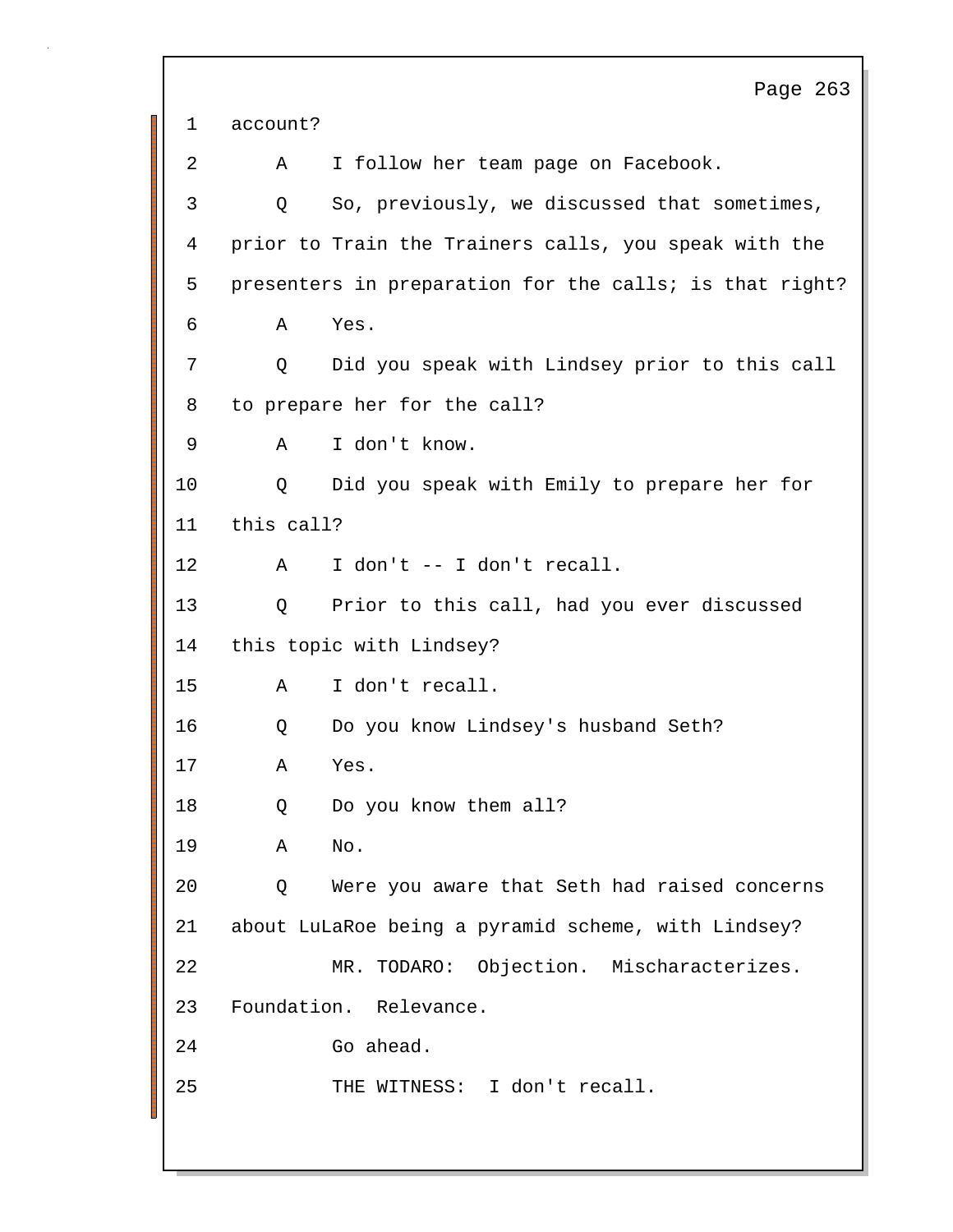Page 264 1 ("...scheme is because, in a pyramid scheme, 2 you have to keep signing people up to make money 3 because the product is not of value and people don't 4 really want the product or to continue buying the 5 product. With LuLaRoe, the product is amazing. You 6 can have an incredible business with LuLaRoe if you 7 never sign up a single person. I could not get a bonus 8 check with LuLaRoe, and I could still bring my husband 9 home from the military based on my....") 10 BY MS. LEE: 11 Q Do you agree with Lindsey's explanation of 12 what a pyramid scheme is? 13 MR. TODARO: Object to the form. 14 THE WITNESS: I don't really know what a 15 pyramid scheme is as a legal term. So I couldn't agree 16 or disagree. I like what she said, but I -- 17 BY MS. LEE: 18 O Why did you like what she said? 19 A Because she talks about bringing her husband 20 home from the military and that she can make money by 21 selling product and that she likes the product. She 22 thinks the product has value. 23 Q That's nice, isn't it? 24 A Yep. 25 Q Has your understanding of what a pyramid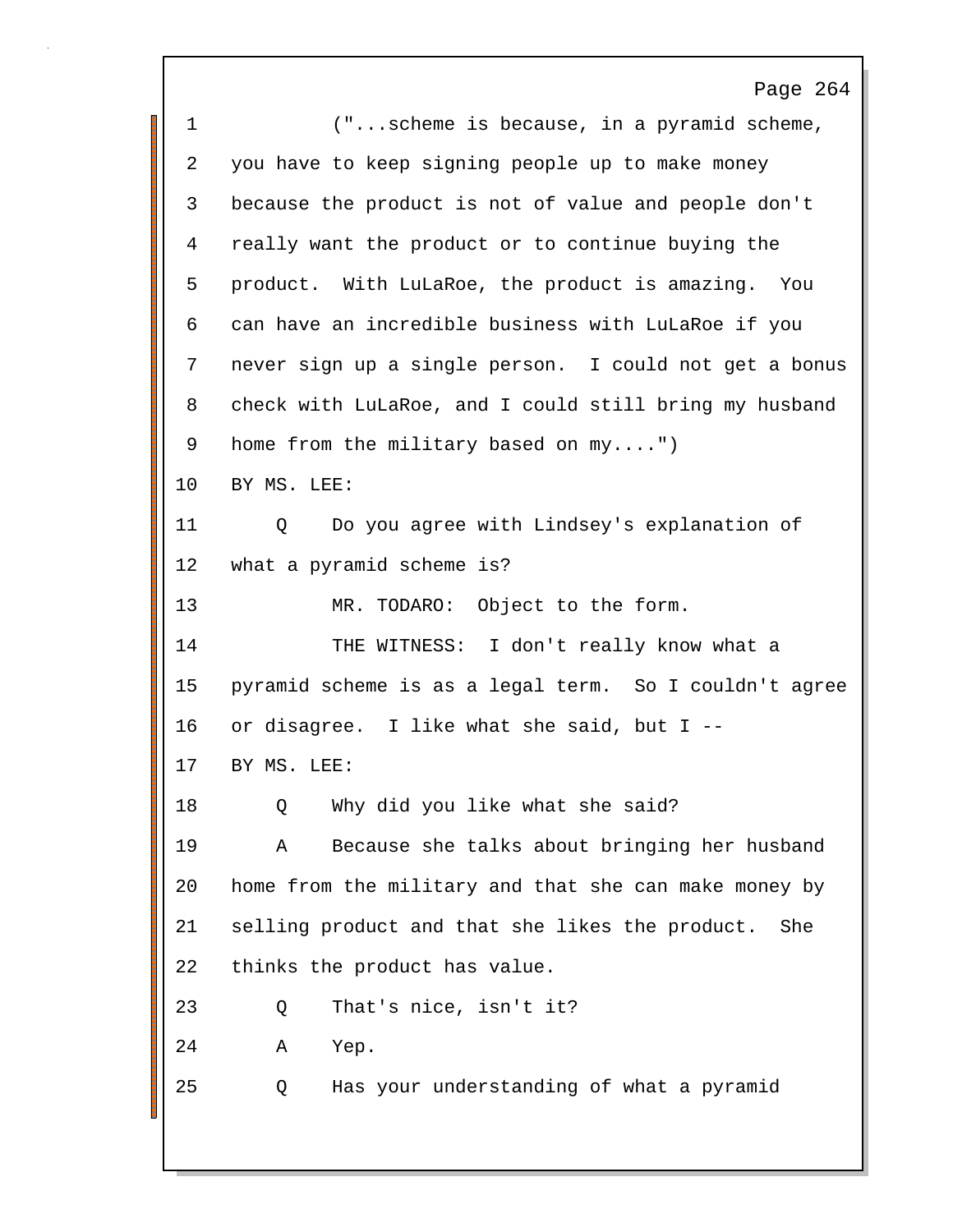Page 265 scheme is changed since you did this call? 1 MR. TODARO: You can answer to the extent 2 you've gained some understanding independent of 3 conversations you've had with legal counsel. 4 5 THE WITNESS: So are you saying has my knowledge grown outside of what my conversation with 6 legal counsel has been? 7 BY MS. LEE: 8 You can answer that question if you'd like. 9 Q. 10 A Not really. But you are acknowledging that you had 11  $\circ$ conversations with legal counsel?  $12 \overline{ }$ About today, yes. 13 A MS. LEE: I'm going to continue playing the 14 clip at  $49:56$ . 15 (The video was played as follows: 16 "JORDAN BRADY: ... sales. What's happening in 17 January?") 18 19 "LINDSEY WHEELER: I don't know. 20 "JORDAN BRADY: Your bonus checks are switching from --21 22 "LINDSEY WHEELER: Oh. Again, purchases to 23 sales in January; right? So that takes the last piece off the table if anybody is being to say that we are a 24 25 pyramid scheme because bonuses are based on actual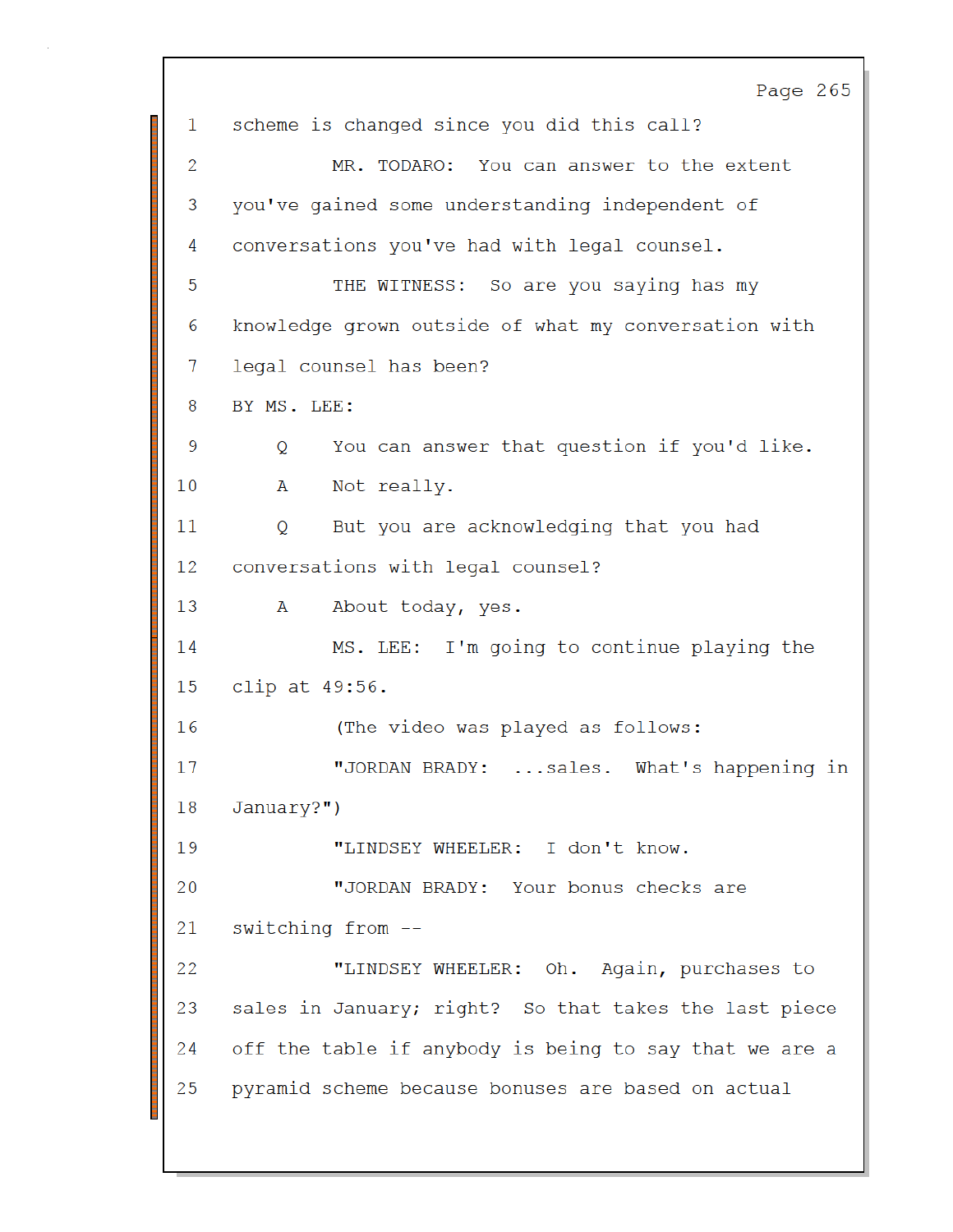Page 266 That is how we make that divide even wider sales. 1 between us and anybody else that is doing any kind of 2 3 sales like this --4 "JORDAN BRADY: Yeah. "LINDSEY WHEELER: -- because we are based 5 on -- again, we are rewarding the right kind of 6 behavior. 7 "JORDAN BRADY: Hold on. Pause. 8 Pause. Hold 9 Hold on. Before you trainers freak out and go on. 10 posting it everywhere, let Mark announce that. What it is is we've always been planning this. We've talked 11 12 about for the last year we need to get away from being 13 a pyramid scheme. Okay? What it is is if you sign up Sally, you have no reason to help Sally sell the 14 product in her room; right? You can just keep 15 promoting her to buy, to buy, to buy, to buy. 16 You could even be paying for her inventory to make your 17 bonus check. There are some dishonest consultants that 18 19 do that.") 20 BY MS. LEE: 21 So, having viewed that clip, what is your O reaction? 22 Objection. Vaque. Overbroad. 23 MR. TODARO: I'm just asking for gut reactions. 24 MS. LEE: 25 MR. TODARO: Same objection.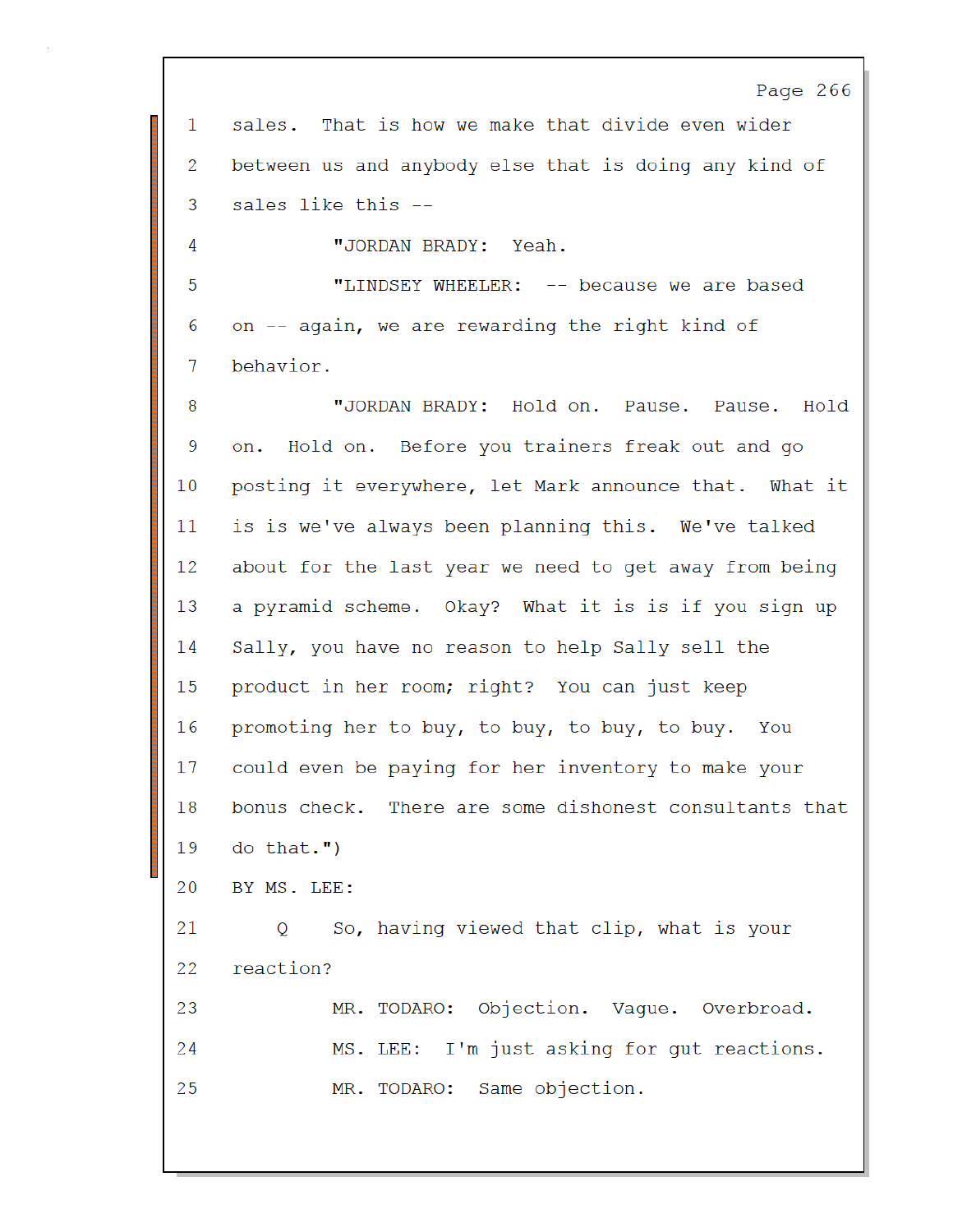Page 267 1 THE WITNESS: I have no reaction. 2 BY MS. LEE: 3 Q When you stopped Lindsey on this call to 4 say -- hold on a second. 5 When you said "Hold on. Pause. Pause. Hold 6 on. Before you trainers freak out and go posting it 7 everywhere, let Mark announce that," were you coaching 8 Lindsey on her answer? 9 MR. TODARO: Objection. Form. Argumentative. 10 THE WITNESS: No. 11 BY MS. LEE: 12 Q What was the purpose of you asking her to 13 "Hold on. Pause. Pause. Hold on"? 14 A I wasn't talking to Lindsey. 15 Q Who were you talking to? 16 A I was talking to the viewers. That's why I 17 said "Hold on. Pause. Pause. Pause." 18 Q Got it. And when you said "Before you 19 trainers freak out and go posting it everywhere, let 20 Mark announce that," what were you referring to by 21 "that"? 22 A Trainers talk and post things rapidly. 23 Q Were you referring to the change in bonus 24 checks switching from purchases to sales? 25 A I don't know what I was referring to with that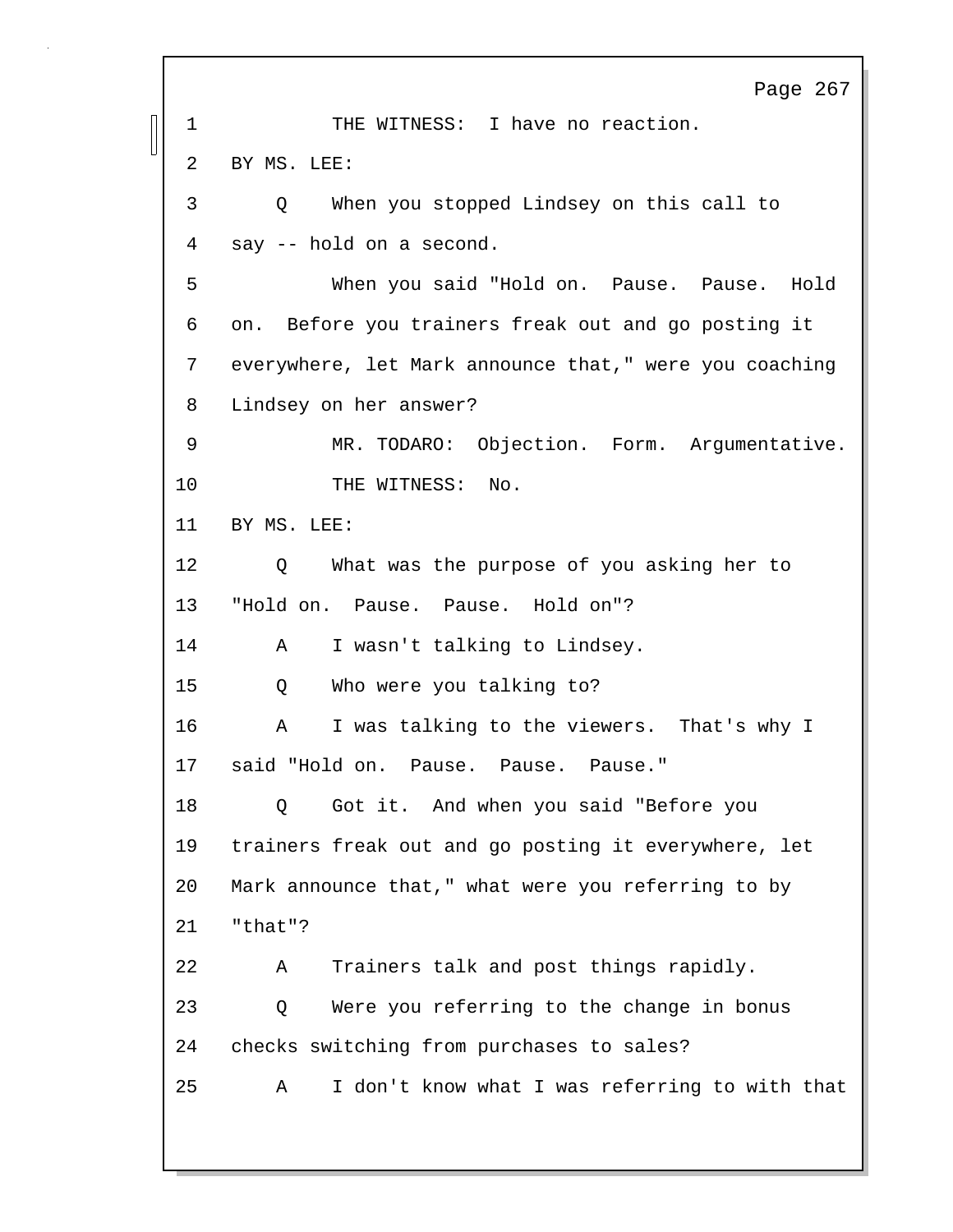Page 283 1 DEPOSITION OFFICER'S CERTIFICATE 2 (Civ. Proc. S 2025.520 (e)) 3 STATE OF CALIFORNIA )  $)$  ss. 4 COUNTY OF ORANGE 5 6 I, Joanna B. Brown, hereby certify: 7 I am a duly qualified Certified Shorthand 8 Reporter, in the State of California, holder of 9 Certificate No. 8570 issued by the Court Reporters 10 Board of California and which is in full force and 11 effect. (Bus. & Prof. S 8016) 12 **I** am not financially interested in this action 13 and am not a relative or employee of any attorney of 14 the parties, or of any of the parties. (Civ. Proc. S 15 2025.320(a)) 16 I am authorized to administer oaths or 17 affirmations pursuant to California Code of Civil 18 Procedure Section 2093(b), and prior to being examined, 19 the deponent was first placed under oath or affirmation 20 by me. (Civ. Proc. S 2025.320, 2025.540(a)) 21 1 am the deposition officer that 22 stenographically recorded the testimony in the 23 foregoing deposition, and the foregoing transcript is a 24 true record of the testimony given. (Civ. Proc. S 25 2025.540(a))